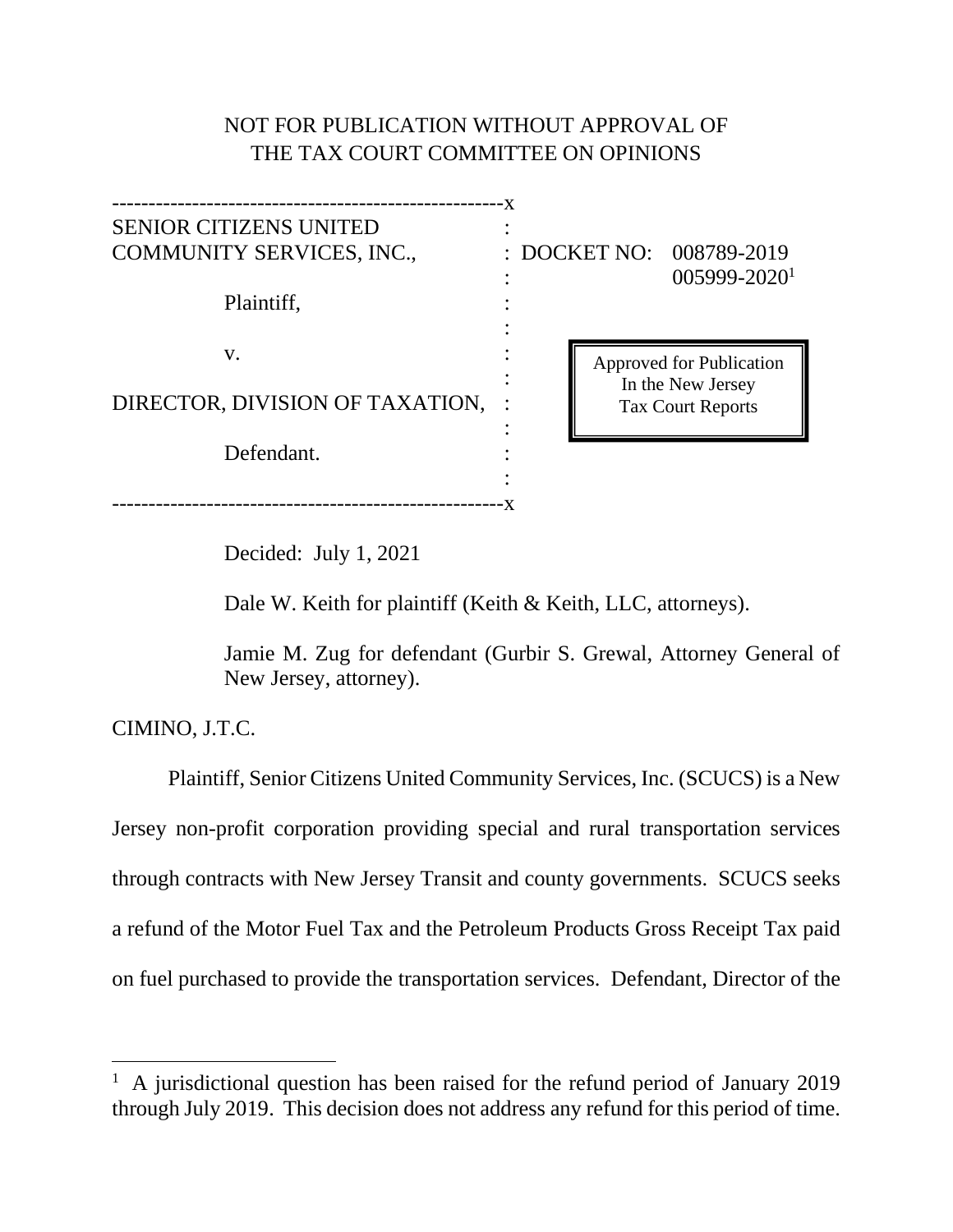Division of Taxation (Director) denied the refund applications and the within action ensued. For the reasons set forth in greater detail below, SCUCS is entitled to a refund of the Motor Fuel Tax and Petroleum Products Gross Receipts Tax while providing certain special or rural bus services.

# I.

#### A.

SCUCS, through contracts with New Jersey Transit and two counties, provides special and rural transportation for senior citizens and the disabled. Transportation is provided for employment, mall shopping, non-emergency medical, nutrition site, personal business, sheltered workshop, shopping and special events.

In some counties in New Jersey, the services are provided directly by the counties. However, Burlington and Camden counties have opted for SCUCS to provide these services. Funding for SCUCS' services is provided through the state Senior Citizen and Disabled Resident Transportation Assistance Act, L. 1983, c. 578, (codified as N.J.S.A. 27:25-25 to -34), federal formula grants for the enhanced mobility of seniors and individuals with disabilities, 49 U.S.C. §5310, and federal formula grants for rural area transportation, 49 U.S.C. § 5311.

SCUCS entered one-year contracts with two local gas stations to purchase fuel at retail with payments remitted monthly. In addition, SCUCS obtained a credit card account with a third retail vendor. SCUCS sought refund of both the Motor Fuel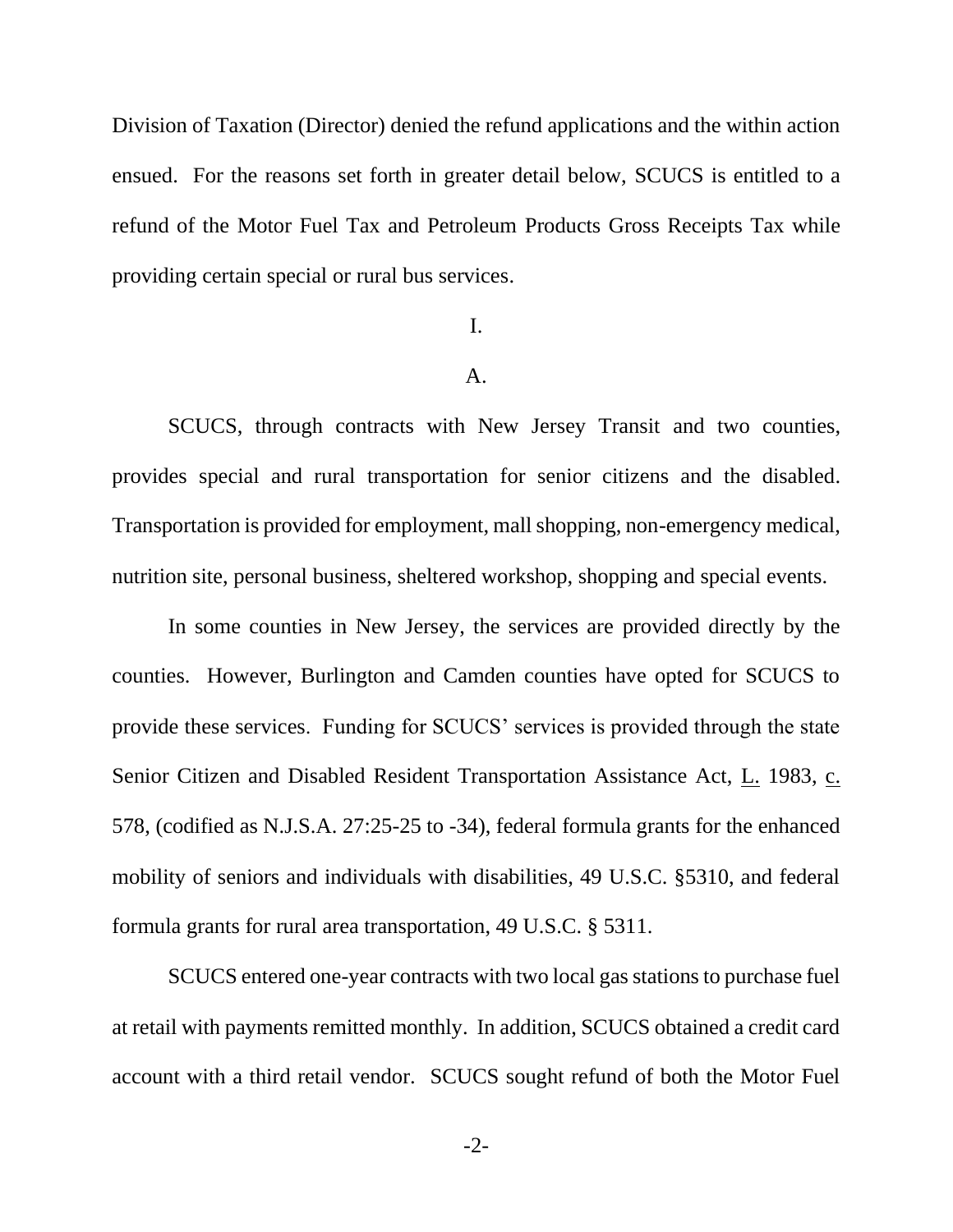Tax as well as the Petroleum Products Gross Receipts Tax. The Director denied the refunds and SCUCS filed the instant appeals.

SCUCS moves for summary judgment as to eligibility for the refunds. The Director cross-moves for summary judgment. Our Supreme Court has indicated that summary judgment provides a prompt, business-like and appropriate method of disposing of litigation in which material facts are not in dispute. Brill v. Guardian Life Ins. Co. of Am., 142 N.J. 520, 530 (1995). Since there are not any material facts in dispute, the matter is ripe for summary judgment.

## B.

"The judicial goal [when interpreting a statute] is to carry out fairly the legislative purpose and plan, and history and contemporaneous construction may well furnish important light as to that purpose and plan." Bernhardt v. Alden Café, 374 N.J. Super. 271, 279 (App. Div. 2005). "Statutes cannot be read in a vacuum void of relevant historical and policy considerations and related legislation." Borough of Matawan v. Monmouth Cnty. Bd. of Tax'n, 51 N.J. 291, 299 (1968). Helfrich v. Township of Hamilton, 182 N.J. Super. 365, 370 (App. Div. 1981). "Regardless of whether the language is plain or whether ambiguities cause us to seek guidance from sources other than the words the Legislature has chosen, our primary task is to effectuate the legislative intent in light of the language used and the objects sought to be achieved." Bosland v. Warnock Dodge, Inc., 197 N.J. 543, 554 (2009).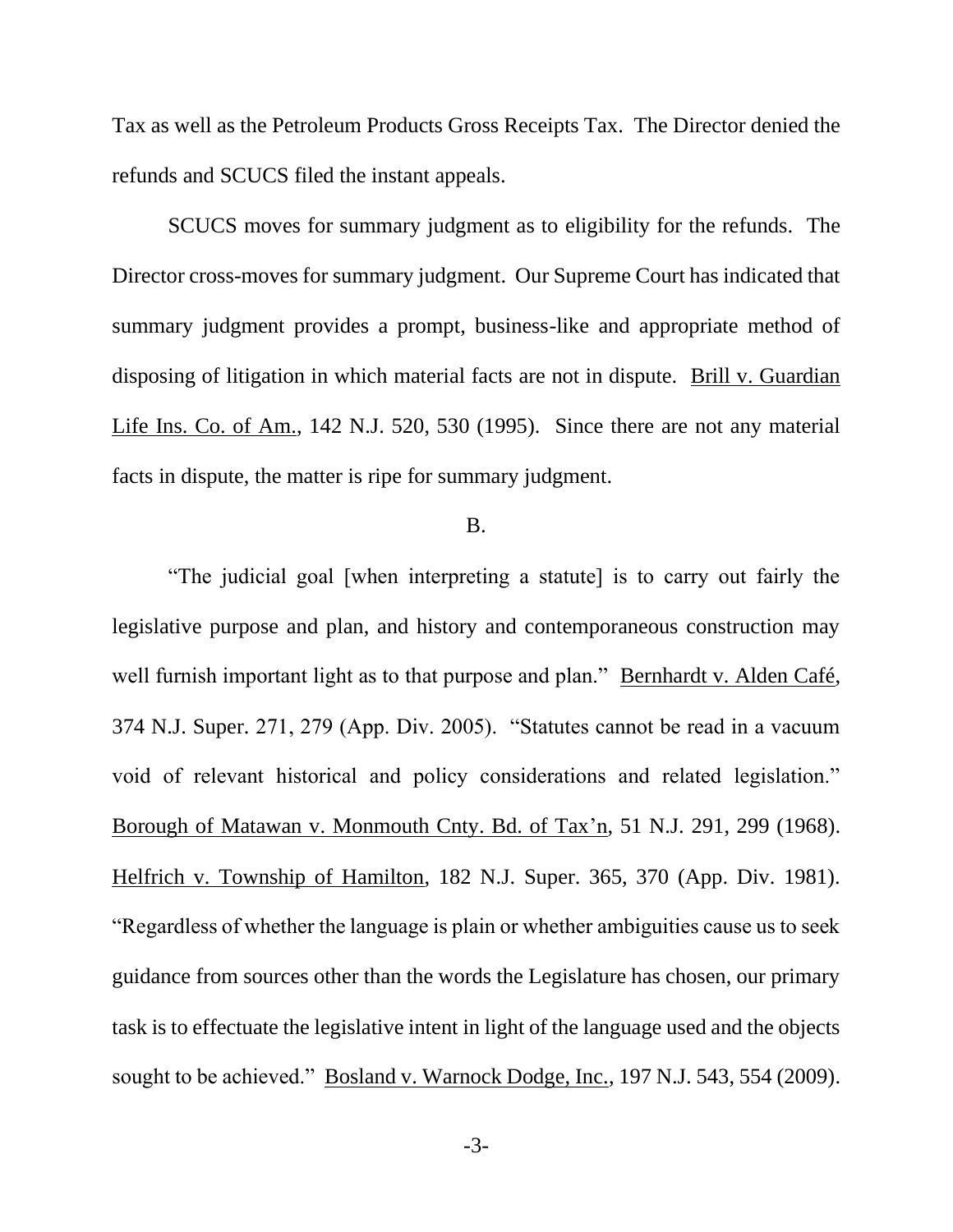The issue in this case is whether the transportation services provided by SCUCS satisfy the statutory requirements for the exemption from taxes on the fuel purchased. Both the Motor Fuel Tax and the Petroleum Products Gross Receipts Tax provide that certain types of bus service are exempt from taxes. Both statutes use the word "autobus." The parties disagree over whether a definition of the word "autobus" as found in Title 48 (Public Utilities) is incorporated into Title 54 (Taxation).

The Director argues that to obtain the exemption, SCUCS must operate an "autobus" as that term is defined in N.J.S.A. 48:4-1 of Title 48 (Public Utilities). The Director further argues that the term "autobus" was amended in 1992 to explicitly exclude "special paratransit vehicles" which are defined to include vehicles used by a county special or rural bus service transporting senior citizens and the disabled. <u>See</u> N.J.S.A.  $48:4-1$ . The Director goes on to reason that since SCUCS is providing paratransit services, it is not operating an autobus and thereby not eligible for the exemption. The Director also argues that SCUCS is not providing regular route service and is thereby not eligible.

SCUCS argues that the definition of autobus found in N.J.S.A. 48:4-1 of Title 48 is not incorporated into Title 54. The purpose of the paratransit amendment is to free organizations such as SCUCS from the costs associated with implementing certain regulatory obligations sought to be imposed by the New Jersey Department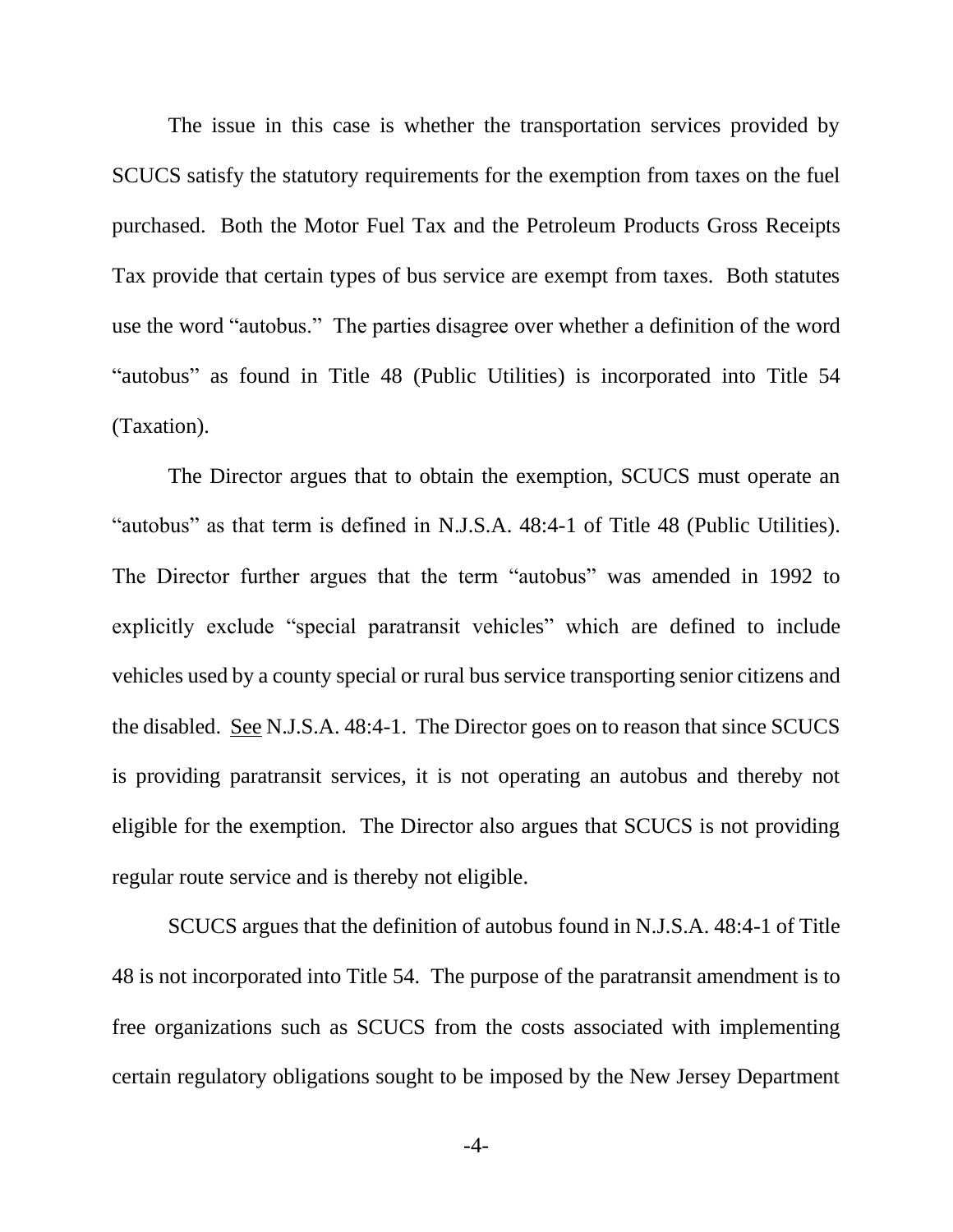of Transportation. The paratransit amendment is not intended to increase the costs of providing special and rural bus service which would result from denial of the exemption. Further, SCUCS is not required to operate regular route service to obtain the exemption.

The pertinent part of the current version of the exemption statute provides as

follows:

Fuel used for the following purposes is exempt from the tax imposed by the "Motor Fuel Tax Act" . . . :

[] Autobuses while being operated over the highways of this State in those municipalities to which the operator has paid a monthly franchise tax for the use of the streets therein under the provisions of R.S. 48:16-25 and autobuses while being operated over the highways of this State in a regular route bus operation as defined in R.S. 48:4-1 and under operating authority conferred pursuant to R.S. 48:4-3, or while providing bus service under a contract with the New Jersey Transit Corporation or under a contract with a county for special or rural transportation bus service subject to the jurisdiction of the New Jersey Transit Corporation pursuant to P.L. 1979, c. 150 (C. 27:25-1 et seq.), and autobuses providing commuter bus service which receive or discharge passengers in New Jersey. For the purpose of this paragraph "commuter bus service" means regularly scheduled passenger service provided by motor vehicles whether within or across the geographical boundaries of New Jersey and utilized by passengers using reduced fare, multiple ride or commutation tickets and shall not include charter bus operations for the transportation of enrolled children and adults referred to in subsection c. of R.S. 48:4-1 and "regular route service" does not mean a regular route in the nature of special bus operation or a casino bus operation,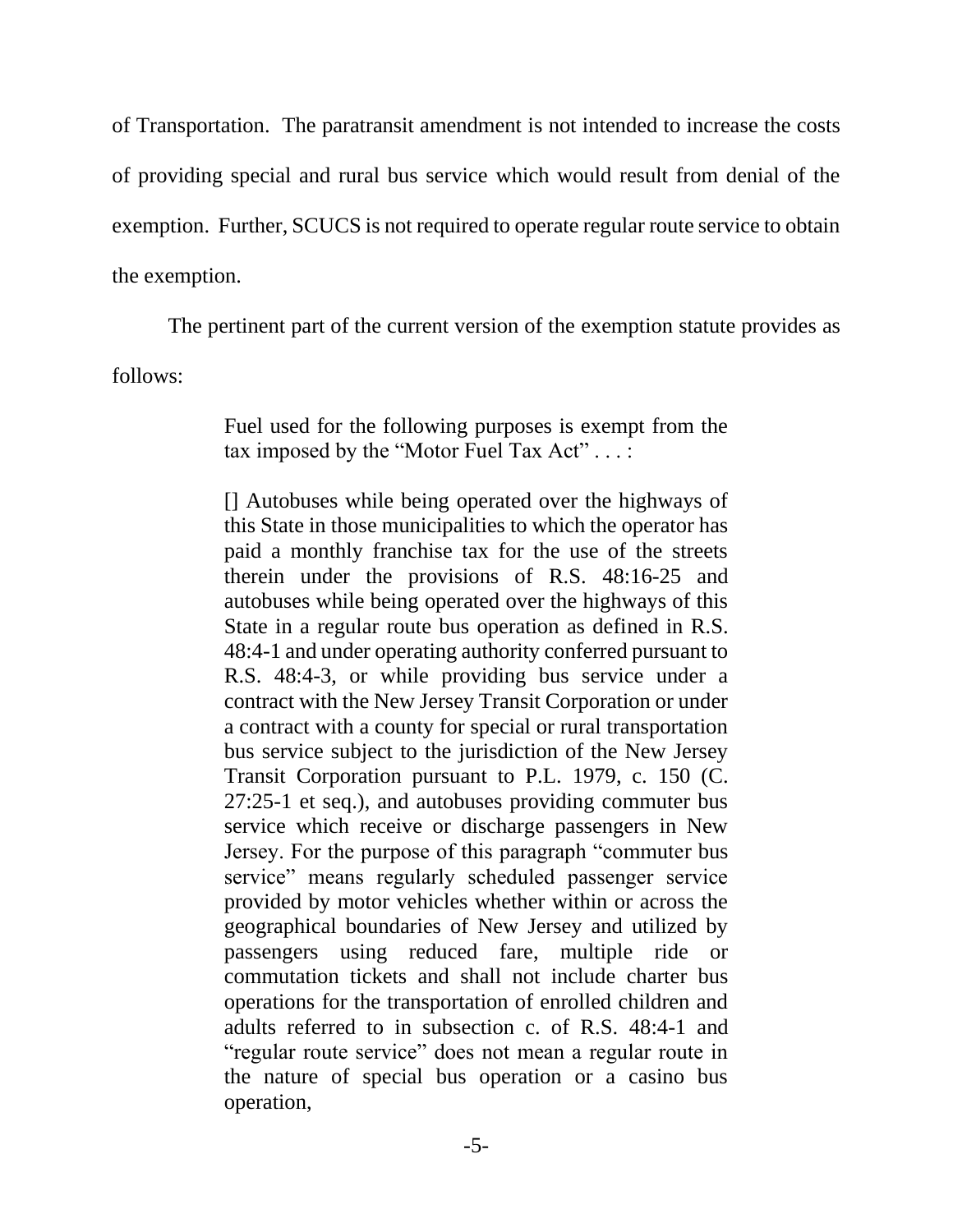### $[N.J.S.A. 54:39-112(a)(1).]$

On its face and without the valuable context provided by the legislative history, the statute is confusing and not a model of clarity. The one sentence which is central to the dispute is 112 words long and contains ten conjunctions including three "ands," four "ors" and three "whiles." The parties have spent much time arguing over the function of each conjunction in defining the exemptions. The legislative history of this provision reveals that it did not start out this way, but rather was the product of multiple amendments over more than a half-century. While the task is tedious, only by walking through the legislative history starting with the original motor fuel tax enactment in 1927, can the court fully appreciate the intent of the Legislature.

# II.

# A.

With growing use of motor vehicles and the need to improve the roads traveled upon, New Jersey instituted a tax on motor fuels in  $1927<sup>2</sup>$  L. 1927, c. 334, § 4 (tax), § 8 (revenues appropriated for construction and maintenance of state

<sup>&</sup>lt;sup>2</sup> Initially the tax imposed was two cents on every gallon sold. Id. at  $\S$  4. Over the years the tax has increased from two cents a gallon in 1927 to the current rate of 10.5 cents per gallon for gasoline. Compare L. 1927, c. 334,  $\S$  4, with L. 2010, c. 22,  $\S$  3 (codified as N.J.S.A. 54:39-103(a)(1)(a)).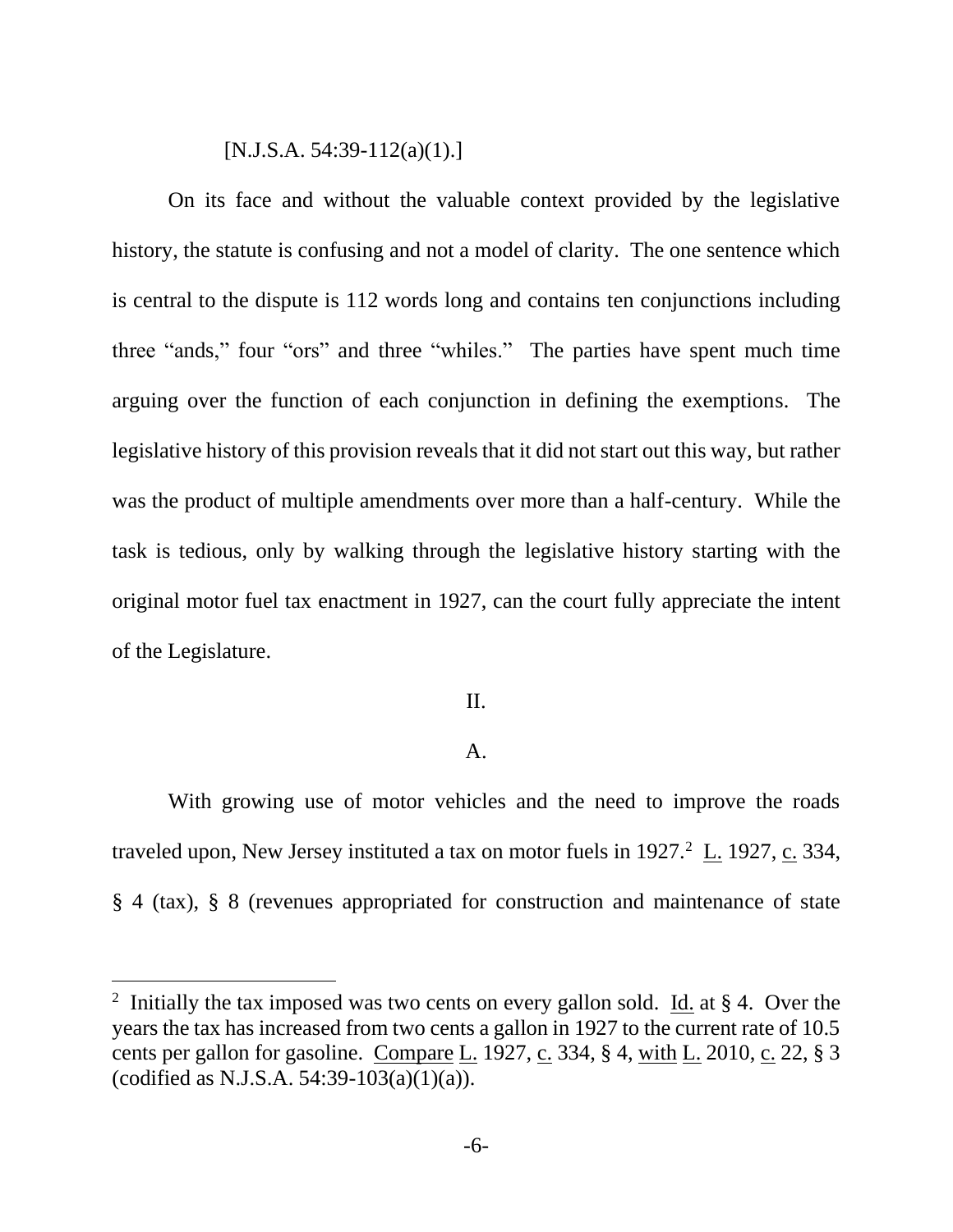highways). Bus transportation was exempt so long as a municipal franchise tax of five percent on gross receipts was paid. Id. at § 1. The franchise tax was established some eleven years earlier in 1916 when the Legislature enacted the Kates' Act which allowed municipalities to regulate the rapidly growing popularity of bus transportation. L. 1916, c. 136. Public Service Railway Co. v. General Omnibus Co., 93 N.J.L. 344, 345 (Sup. Ct. 1919). See generally Ross D. Eckert and George W. Hilton, The Jitneys, 15 J. of L. & Econ. 293 (1972).

The Motor Fuel Tax underwent a comprehensive revision and was reenacted in 1935. L. 1935, c. 319. The listing of exemptions was arranged in the form which patterns the current statute. Id. at 1202. Shortly after the 1935 adoption, all of New Jersey's statutes were codified into the Revised Statutes (R.S.). L. 1937, c. 188. The bus service exemption then specified:

> Any person who shall use any fuels . . . for any of the following purposes: . . .

[] Autobuses while being operated over the highways of this state in those municipalities to which the operator has paid a monthly franchise tax for the use of the streets therein under the provisions of sections 48:4-14, 48:4-15 and 48:4-16 or 48:16-25 of the title Public Utilities,

 $[R.S. 54:39-66(b).]$ 

With the codification, the Legislature refined the general exemption for bus transportation into two specific exemptions. One exemption was for service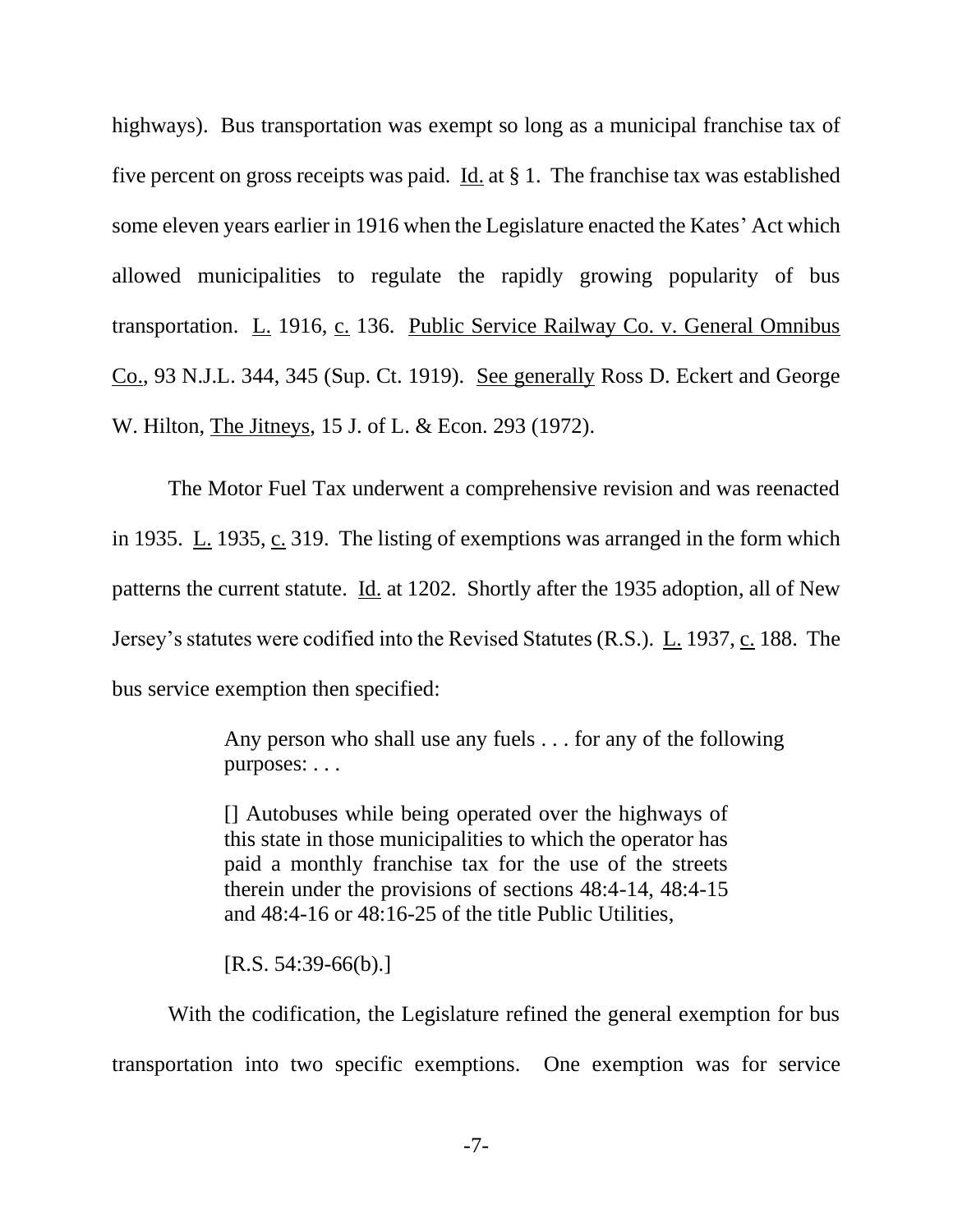primarily regulated by the State under Chapter 4 of Title 48; the other exemption was for jitney bus service primarily regulated by municipalities under Chapter 16 of Title 48. R.S. 54:39-66(b) (1937). Both exemptions required payment of the municipal franchise tax to qualify for the exemption. The bus service exemptions remained unchanged until 1972. Compare R.S. 54:39-66(b) (1937) with N.J.S.A. 54:39-66(1)(b) (1971) (repealed and replaced with N.J.S.A. 54:39-112(a)(1)).<sup>3</sup>

By 1972, the Legislature was facing a different challenge. With the rise of private automobile transportation, bus service in New Jersey was in dire straits. Continental Trailways, Inc. v. Dir., Div. of Tax'n, 102 N.J. 526, 533 (1986). To encourage public bus transportation, the Legislature eliminated the municipal franchise tax for certain regular route bus service. Ibid. L. 1972, c. 211, § 5. See also Trailways, Inc. v. City of Atlantic City, 179 N.J. Super. 258, 270 (Law Div. 1980) (discussing legislative history). The statute, as amended, then read as follows:

> Any person . . . who shall use any fuels . . . for any of the following purposes: . . .

> autobuses while being operated over the highways of this State in those municipalities to which the operator has paid a monthly franchise tax for the use of the streets therein under the provisions of R.S. 48:16-25 of the Title Public

<sup>&</sup>lt;sup>3</sup> A rewrite of the motor fuel tax provisions in 2010 sought to increase compliance by streamlining collection of the tax. A. Budget Comm. Statement to A. 3014 (Jan. 24, 2010). The laundry list of exemptions originally provided in N.J.S.A. 54:39-66 was re-codified as N.J.S.A. 54:39-112. L. 2010, c. 22, §12 (N.J.S.A. 54:39-112), § 56 (repeal of N.J.S.A. 54:39-66) (Technical corrections L. 2010, c. 79, §§ 11, 57).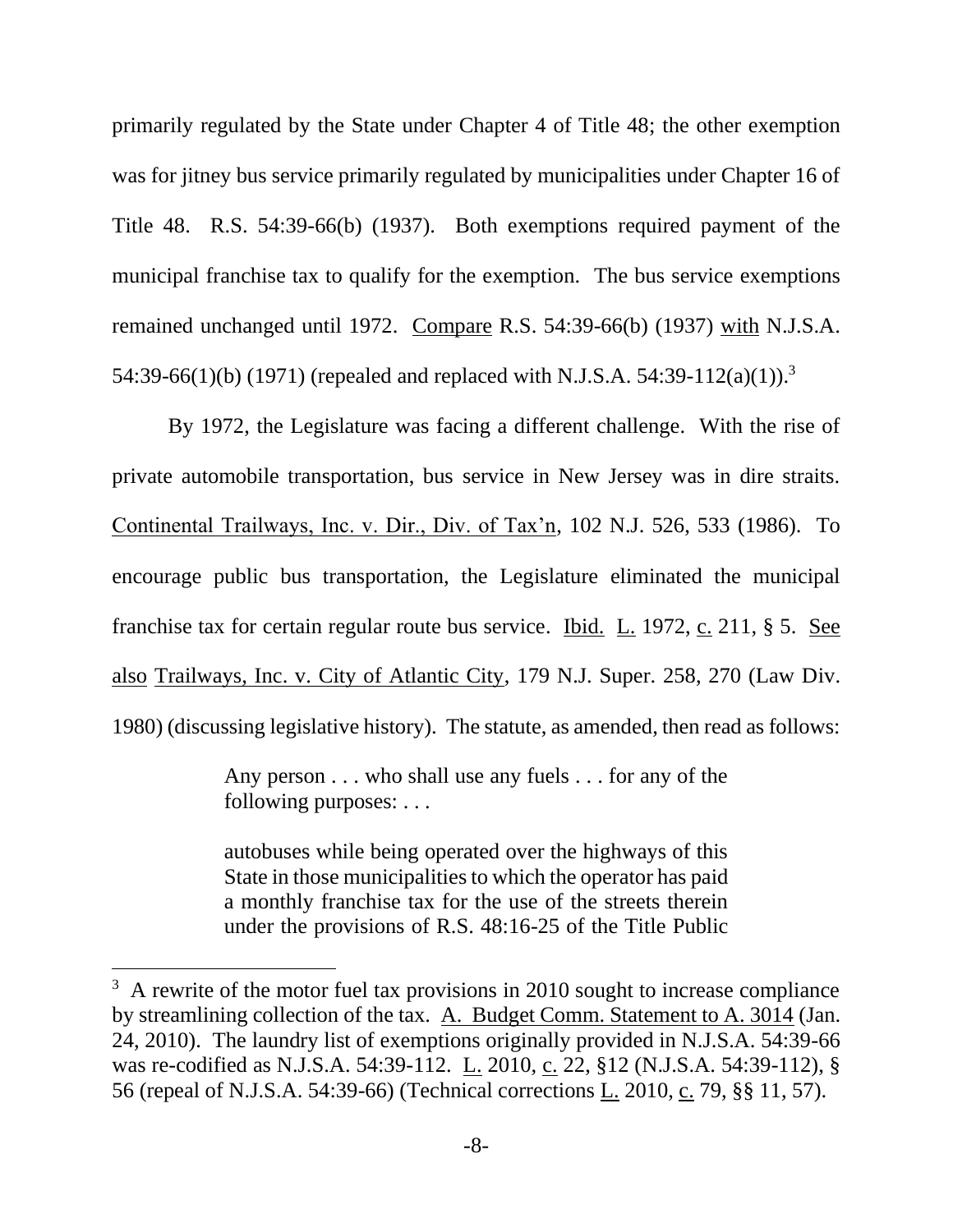Utilities, and autobuses while being operated over the highways of this State to provide regular route passenger service under operating authority conferred pursuant to R.S. 48:4-3.

[L. 1972, c. 211, § 3.]

 This was the established form of the bus service exemptions until an amendment in 1985 which added the exemption for special or rural bus services.<sup>4</sup>

B.

Concurrent with the efforts of the Legislature to increase bus transportation,

there was also a legislative push by Congress in the 1970s to ensure the greater availability of bus service for certain individuals. Congress authorized funds to provide grants to support special transportation for senior citizens and the disabled, as well as grants to enhance rural transportation.<sup>56</sup>

<sup>&</sup>lt;sup>4</sup> There were slight changes in 1975 and 1983.  $\underline{L}$ . 1975,  $\underline{c}$ . 314, § 2.  $\underline{L}$ . 1983,  $\underline{c}$ . 264, § 5. Neither of these changes is material.

<sup>5</sup> Congress enacted the Federal-Aid Highway Act of 1973, Pub. L. No. 93-87, 87 Stat. 250, amending section 16(b) of the Urban Mass Transportation Act of 1964 "to make grants and loans . . . providing transportation services meeting the special needs of elderly and handicapped persons . . ." Federal-Aid Highway Act, § 301(g), 87 Stat. at 295-96 (codified as 49 U.S.C. § 1612(b) (repealed 1994)) (emphasis added). The section was later revised and recodified and now reads "[t]he Secretary may make grants . . . for . . . public transportation projects . . . to meet the special needs of seniors and individuals with disabilities . . . ." 49 U.S.C.  $\S$  5310(b)(1)(A) (emphasis added).

<sup>6</sup> Congress added section 18 to the Urban Mass Transportation Act in 1978 to provide "grants for the initiation, improvement, or continuation of intercity bus service for residents of <u>rural</u> areas . . ." Federal Public Transportation Act of 1978, Pub. L. No. 95-599, § 323, 92 Stat. 2689, 2754-55 (codified as 49 U.S.C. § 1618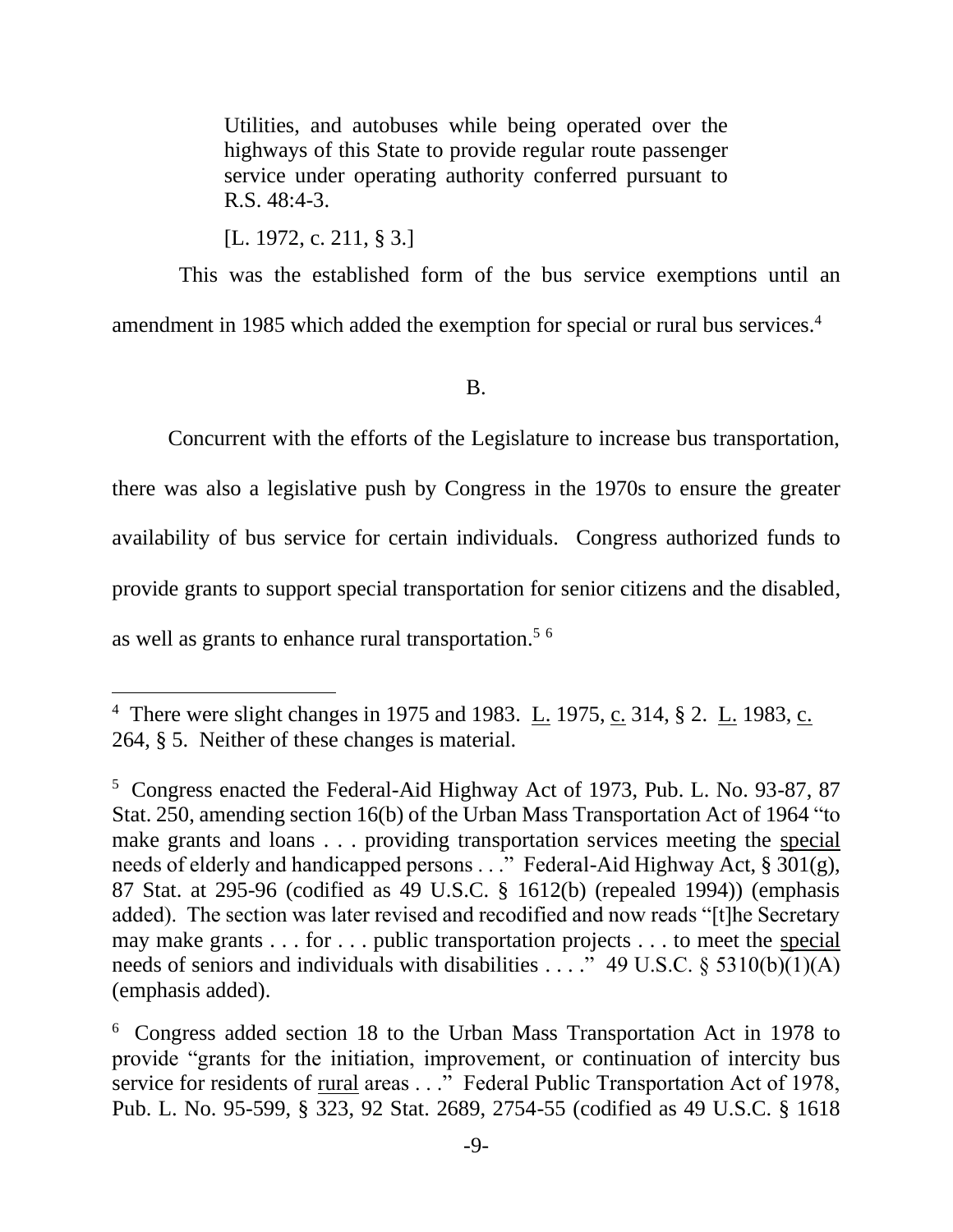In 1979, the Governor's Task Force on Transportation Services for Elderly and Handicapped Persons issued a report recommending that the State take a lead role in coordinating social service and paratransit operations, and that each county have a transportation coordination office. Governor's Task Force on Transportation Services for Elderly and Handicapped Persons, Coordinating Specialized Transportation Services in New Jersey 3 (1979). This role included coordinating the funding received from the federal government for both special and rural transportation services. Id. at 8. The people of New Jersey approved an amendment to the Constitution in 1980 to expand the use of Atlantic City gambling tax revenues to provide "additional or expanded health services or benefits or transportation services or benefits to eligible senior citizens and disabled residents . . . ." N.J. Const. art. IV, § 7, ¶ 2D.

Having both federal and state funding, the Legislature enacted the Senior Citizen and Disabled Resident Transportation Assistance Act. L. 1983, c. 578. The Legislature required New Jersey Transit establish and administer the Senior Citizen and Disabled Resident Transportation Assistance Program. N.J.S.A. 27:25-28(a). New Jersey Transit Corporation had been established in 1979 as a statewide public

<sup>(</sup>repealed 1994)) (emphasis added). The section was later revised and recodified and now reads "the Secretary may award grants . . . in rural areas for" various types of public transportation projects. 49 U.S.C. § 5311(b)(1) (emphasis added). To summarize, with the 1973 and 1978 enactments, the federal government took an active role in providing assistance for special and rural transportation.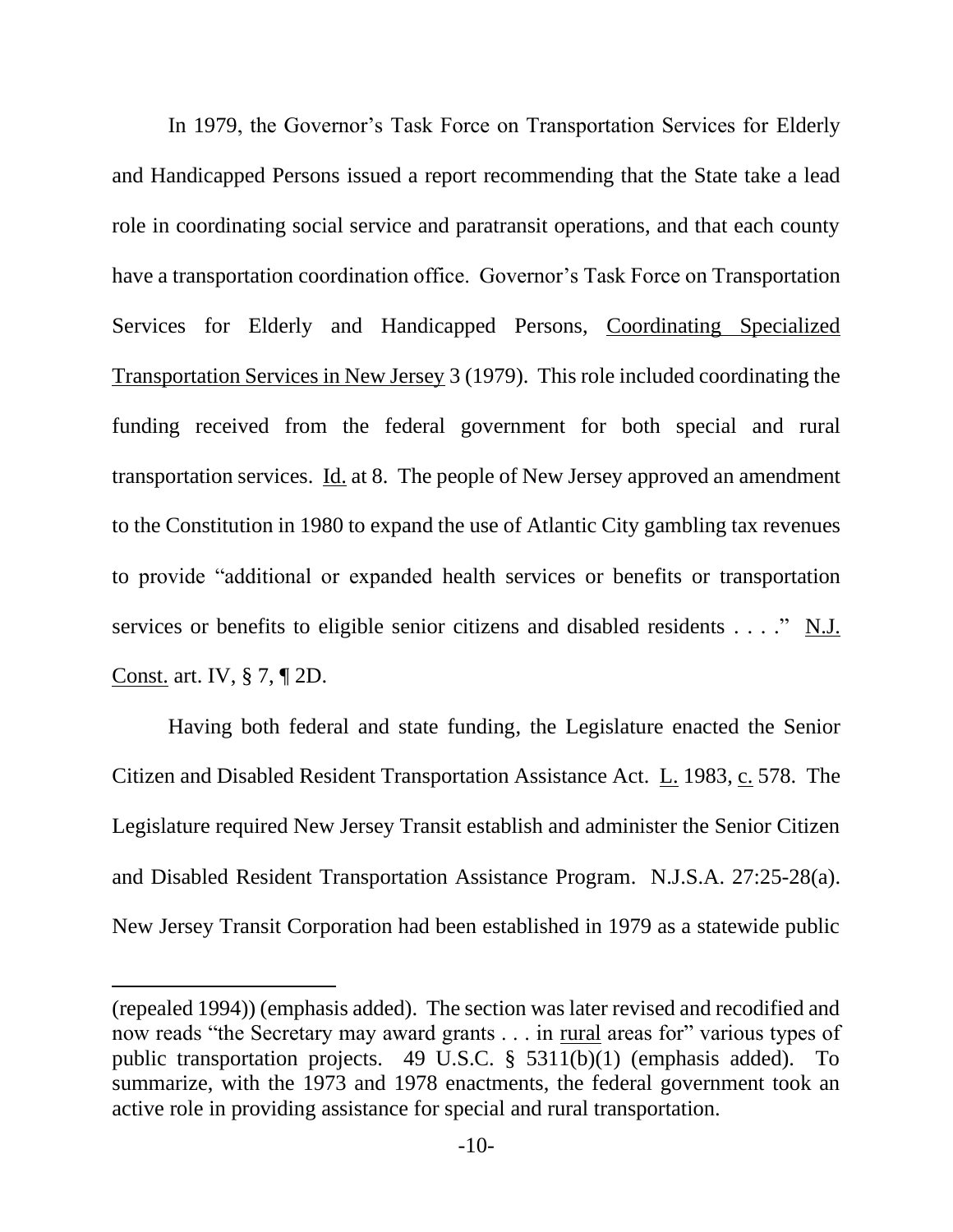transit system, owning, operating and funding various modes of transportation. L. 1979, c. 150, N.J.S.A. 27:25-1 to 27:25-24.

The policies of the program include "assist[ing] counties to develop and provide accessible feeder transportation service to accessible fixed-route transportation services . . . and accessible local transit service to senior citizens and the disabled, [including] door-to-door service, fixed route service, local fare subsidy and user-side subsidy . . . ." N.J.S.A. 27:25-28(a). To receive funding for the program, a county must develop a county plan for assistance in accordance with program guidelines. N.J.S.A. 27:25-30. Funds from the Casino Revenue Fund are appropriated to support the program. N.J.S.A. 27:25-28(b). The law did not specify if, and how, the counties could have third party providers operate the programs.

## C.

If there was any doubt whether the Legislature intended to have third parties operate county senior and disabled transportation programs, that was cleared up by S. 131 (1984) which became L. 1985, c. 207 (Chapter 207). S. 131 provided that third party operators would be exempt from the Motor Fuel Tax while providing service "under a contract with the New Jersey Transit Corporation or under a contract with a county for special or rural transportation bus service subject to the jurisdiction of the New Jersey Transit Corporation . . . ." See L. 1985, c. 207, § 2. S. 131 was pre-filed in early January 1984, for consideration in the next Legislative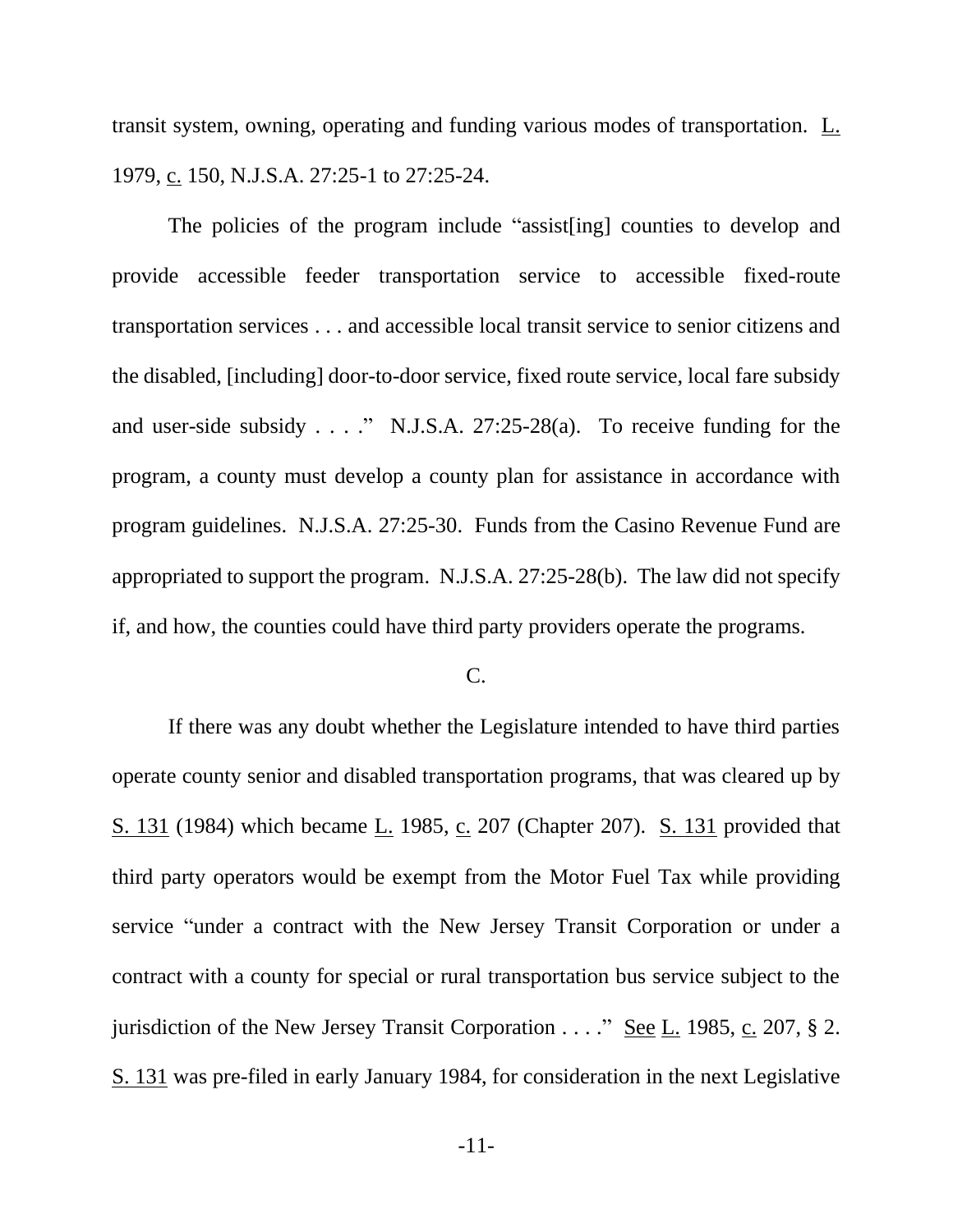session which began January 10, 1984. Shortly after S. 131 was pre-filed, the Senior Citizens and Disabled Resident Transportation Assistance Act was signed into law on January 17, 1984. L. 1983, c. 578.

If there was no intent to have third party operators of the program, S. 131 would not have been necessary since the counties as governmental entities were already exempt from the motor fuel tax. N.J.S.A. 54:39-65 (repealed and replaced with N.J.S.A. 54:39-112(b)(3)). S. 131 became Chapter 207 when it was signed into law by the Governor on June 27, 1985.<sup>7</sup> L. 1985, c. 207. Overall, Chapter 207 works in tandem with the Senior Citizens and Disabled Resident Transportation Assistance Act to enable a county to utilize a third-party provider and still realize the economy of providing the service without the additional expense of the Motor Fuel Tax.

## D.

Chapter 207 not only added an exemption for special and rural transportation, but also added an exemption for commuter bus service. With the doubling of exemptions from two to four, the sentence defining the bus fuel tax exemptions also doubled from 57 to 112 words, and the number of conjunctions increased as well.

<sup>&</sup>lt;sup>7</sup> While  $S. 131$  was still pending, regulations proposing procedures to implement the already approved Senior Citizens and Disabled Resident Transportation Assistance Act, including third party operation by entities such as SCUCS, were proposed by New Jersey Transit on June 17, 1985. 17 N.J.R. 1532 (Jun. 17, 1985). The regulations were effective October 7, 1985. 17 N.J.R. 2445 (Oct. 7, 1985).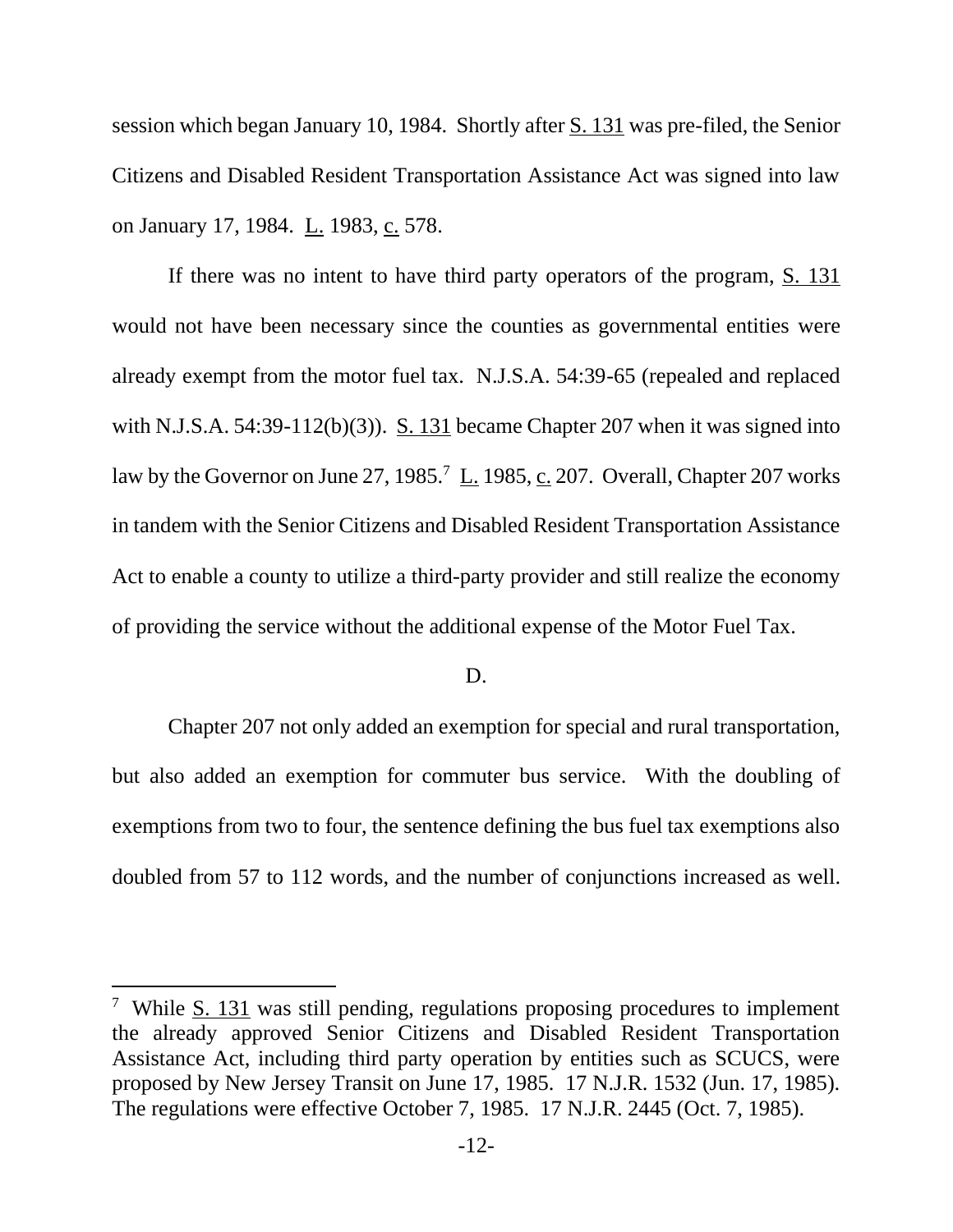However, parsing this sentence into the four component exemptions plainly reveals the intent of the Legislature.

The first original exemption provides:

Autobuses while being operated over the highways of this State in those municipalities to which the operator has paid a monthly franchise tax for the use of the streets therein under the provisions of R.S. 48:16-25

[N.J.S.A. 54:39-66(1)(b) (repealed and replaced with N.J.S.A. 54:39-112(a)(1).]

This exemption covers what is known as jitney service which is limited to a single municipality serving 13 or fewer passengers or four municipalities in certain counties serving 20 or fewer passengers. N.J.S.A. 48:16-23. Jitney service providers are required to pay a franchise tax of five percent of gross revenues to the municipalities in which they operate, and the service is primarily regulated by the municipality. N.J.S.A. 48:16-25.

The second original exemption is for regular route bus service and was specified at the time of adoption of Chapter 207 $8$  as:

> and autobuses while being operated over the highways of this State to provide regular route passenger service under operating authority pursuant to R.S. 48:4-3

[L. 1985, c. 207, § 2.]

<sup>&</sup>lt;sup>8</sup> This language of this exemption changed in 1987. See infra p. 22.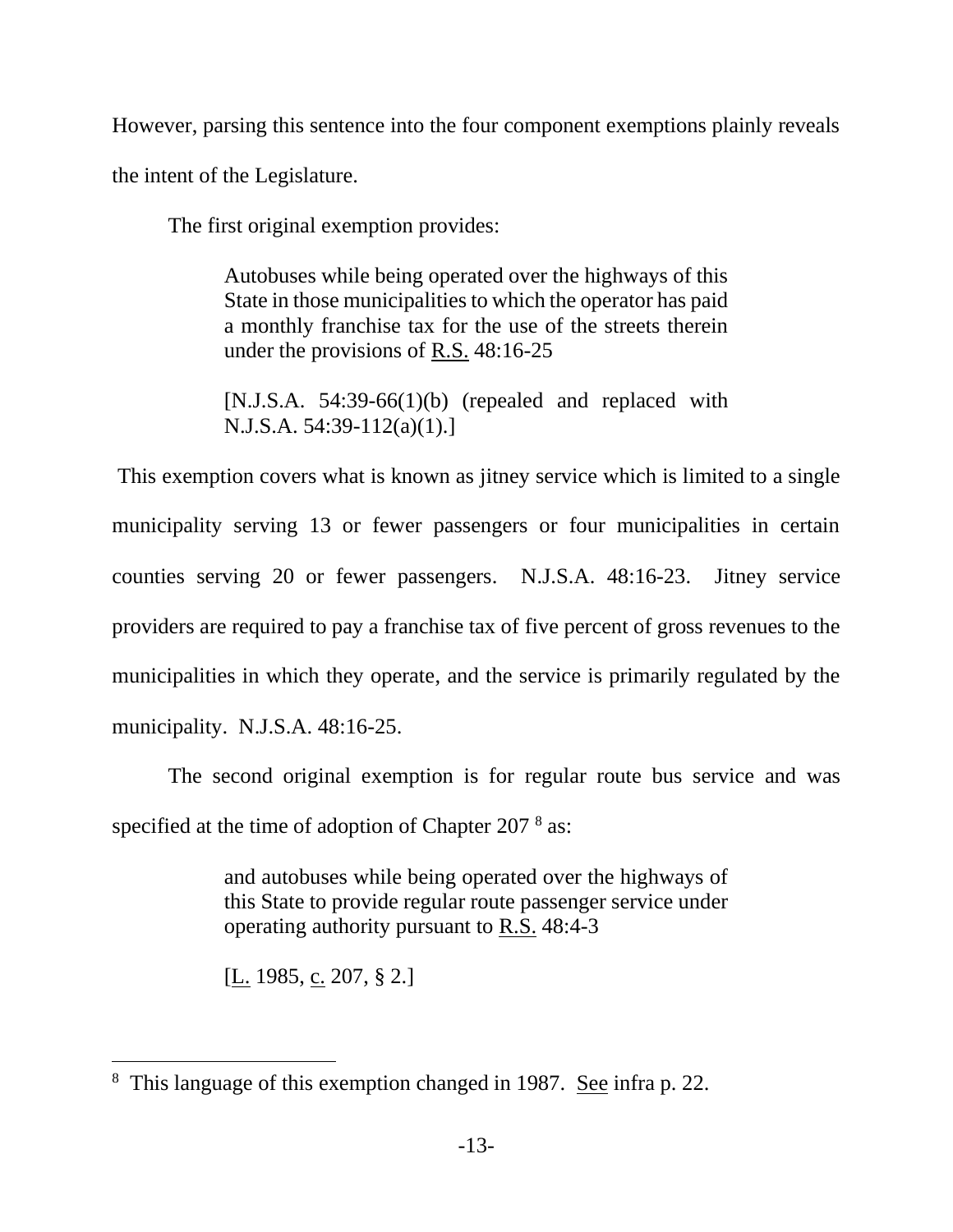Regular route service is generally defined as bus service on a regular route between fixed termini. See N.J.S.A. 48:4-1. In addition, operating authority is required from the State in the form of a certificate of public convenience and necessity.<sup>9 10 11</sup> N.J.S.A. 48:4-3.

<sup>&</sup>lt;sup>9</sup> Initially the certificate was issued by the Board of Public Utilities. Regulation of bus transportation was transferred from the Board of Public Utilities to the Department of Transportation effective in 1979. Reorganization Plan for the Board of Public Utilities and the Department of Transportation. Acts of the 1st Ann. Sess. of the 198<sup>th</sup> Legis. 995 (1978). In 2007, the regulation of bus transportation was transferred to the Motor Vehicle Commission. L. 2007, c. 13, § 1 (codified as N.J.S.A. 48:4-3). New Jersey Transit does not require a certificate of public convenience and necessity to operate a bus route. N.J.S.A. 27:25-8(b).

<sup>&</sup>lt;sup>10</sup> Prior to 1973, both State and municipal consent for operation was required for pick-up and drop-off in a municipality. In an apparent attempt to increase bus service, the Legislature eliminated municipal consent. L. 1973, c. 158 § 11. N.J.S.A. 48:4-10 (repealed).

 $11$  Regulation of interstate bus service by the states is limited. Applying the dormant Commerce Clause, the United State Supreme Court initially limited the reach of state regulation to health and safety concerns under the dormant commerce clause. Buck v. Kuykendall, 267 U.S. 307 (1925). Later, Congress, using its affirmative powers to regulate interstate commerce, promulgated the Motor Carrier Act of 1935 placing the jurisdiction of interstate bus transportation with the Interstate Commerce Commission. Motor Carrier Act of 1935, 74 Pub. L. 498, 49 State. 543. Congress later deregulated interstate bus transportation in 1982. Bus Regul. Reform Act of 1982, Pub. L. No. 97-261, 96 Stat. 1102. Besides significantly deregulating interstate transportation, the act allowed the Interstate Commerce Commission (ICC) to approve intrastate bus service in certain instances. 49 U.S.C. § 10922(c) (repealed). See Funbus Systems, Inc. v. Cal. Pub. Util. Comm., 801 F.2d 1120, 1126-29 ( $9<sup>th</sup>$  Cir. 1986). However, a specific provision of the act allowed New Jersey to regulate buses to Atlantic City casinos. See Hudson Transit Lines, Inc. v. Interstate Commerce Comm'n, 765 F.2d 329, 342-43 (2d Cir. 1985) (citing 49 U.S.C. §  $10922(c)(2)(H)$  (repealed). There were complaints that this carve-out was ignored by the ICC. Oversight of the Bus Regul. Reform Act of 1982, Hearing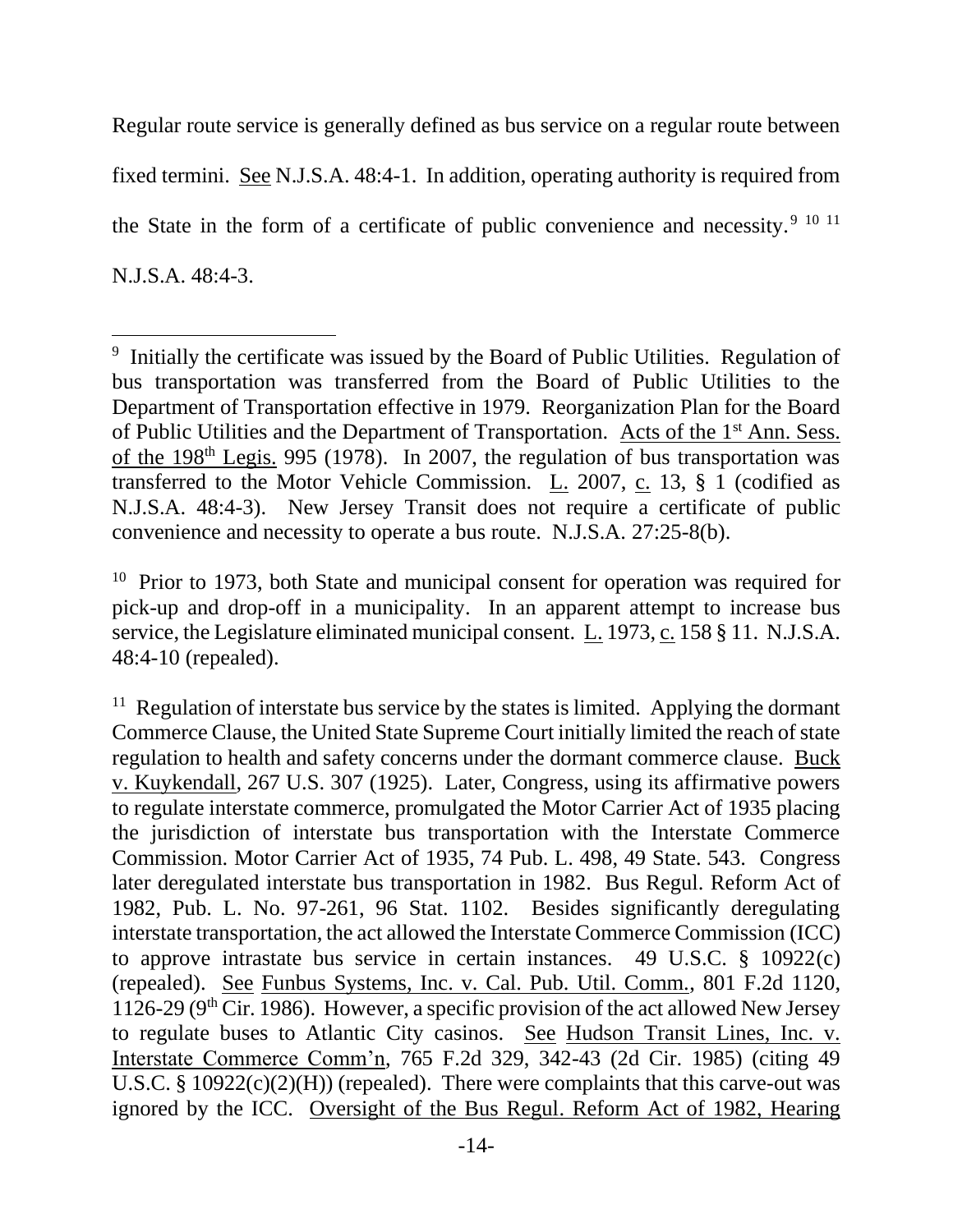With the expanding policy goals of the Legislature to support bus transportation, the 1985 enactment of Chapter 207 replaced the period at the end of the aforesaid section with a comma, and then added two more exemptions. One exemption is for special and rural transportation and the other is for commuter bus service. The third exemption provided by Chapter 207, and addressing special or rural transportation specifies:

> or while providing bus service under a contract with the New Jersey Transit Corporation or under a contract with a county for special or rural transportation bus service subject to the jurisdiction of the New Jersey Transit Corporation pursuant to P.L. 1979, Ch. 150, (C. 27:25-1 et. seq.)

[L. 1985, c. 207, § 2.]

A discussion of how county special or rural transportation services subject to

the jurisdiction of New Jersey Transit Corporation came to be under the Senior

Before the S. Subcomm. on Surface Transp. of the Comm. on Com., Sci., & Transp., S. Hrg.  $98-518$ ,  $98<sup>th</sup>$  Cong. 102 (1983). This carve-out was further clarified in 1987. Federal Mass Transportation Act of 1987, Pub. L. No. 100-17, 101 Stat. 132, § 340 (amending 49 U.S.C.  $\S$  10922(c)(2)). Congress abolished the Interstate Commerce Commission in 1995 and transferred most of its responsibilities to the Secretary of Transportation. ICC Termination Act of 1995, Pub. L. No. 104-88, 109 Stat. 803. However, the Federal Motor Carrier Safety Administration was later established to oversee safety regulation. Motor Carrier Safety Improvement Act of 1999, Pub. L. No. 106-159, 113 Stat. 1748.

Needless to say, there was much activity involving the regulation of bus transportation during the 1980s into the 1990s.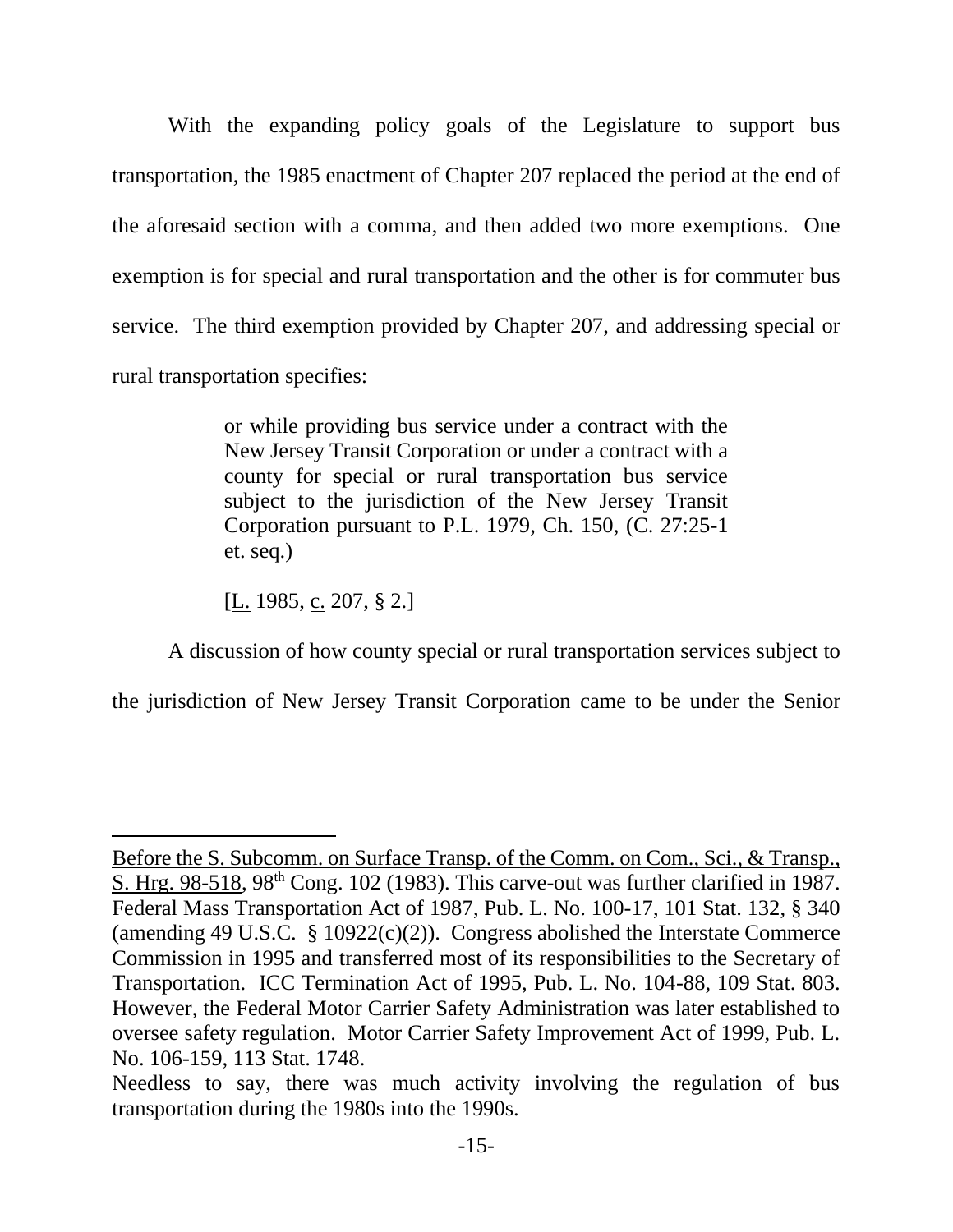Citizen and Disabled Transportation Assistance Act is addressed earlier in this opinion.

Chapter 207 then continues with a fourth exemption for commuter bus service by indicating:

> and autobuses providing commuter bus service which receive or discharge passengers in New Jersey. For purposes of this paragraph "commuter bus service" means regular scheduled passenger bus service provided by motor vehicles whether within or across the geographical boundaries of New Jersey and utilized by passengers using reduced fare, multiple ride or commutation tickets and shall not include charter bus operations or special bus operations as defined in R.S. 48:4-1 or buses operated for the transportation of enrolled children and adults referred to in subsection c. of R.S 48:4-1,

[L. 1985, c. 207, § 2.]

Previously, only intrastate regular route service regulated by the State was exempt per the second exemption set forth above. With Chapter 207, the exemption is expanded to commuter bus service, regardless of whether intrastate or interstate service. At the time of enactment, the Legislature was exploring ways to enhance commuter bus service. Pub. Hearing Before the S. Transp. & Commc'ns Comm. on Bus Transp. in N. J. 12, 37 (Mar. 19, 1984).

To summarize, with the amendments provided by Chapter 207 in 1985, the Legislature expanded the categories of motor fuel tax exemption for bus transportation from two categories to four. The first category is the local jitney bus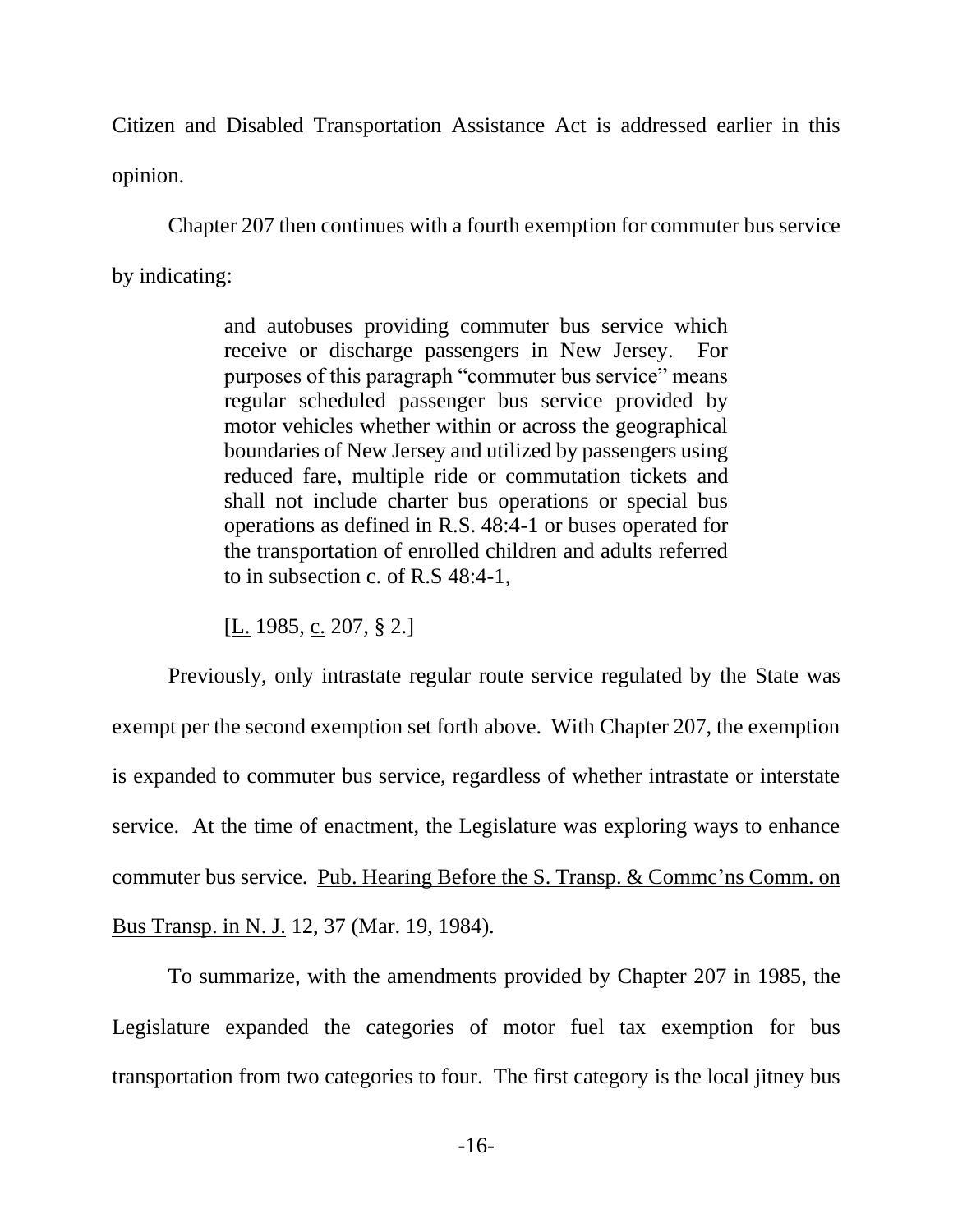service. The second category is regular route intrastate bus service operating under a certificate of public convenience and necessity issued by the State per N.J.S.A. 48:4-3. The third category is service under contract with New Jersey Transit or service under contract with the county to provide special or rural transportation subject to New Jersey Transit jurisdiction.<sup>12</sup> The fourth category is commuter bus service whether interstate or intrastate.<sup>13</sup>

E.

The Director asserts that the word "autobus" as taken from the second category of exemption for regular route service is part of the third category defining special or rural transportation services. Specifically, the Director argues that the exemption for special or rural service applies to "autobuses . . . while providing bus service . . . ."

For starters, it is unclear whether the word "autobus" mentioned at the beginning of the second exemption covering regular route service is incorporated

 $12$  The court is not determining and need not determine whether the provision is actually two provisions, the first being for any type of service under contract with New Jersey Transit, and the second being under contract with a county if providing special or rural bus service under the jurisdiction of New Jersey Transit. Whether treated as one exemption or two, the outcome under the facts of this case is the same.

<sup>&</sup>lt;sup>13</sup> For completeness, there is a fifth category of exemption for bus transportation provided by a governmental entity which is covered by a different provision. N.J.S.A. 54:39-65 (repealed and replaced with N.J.S.A. 54:39-112(b)(3)). This would encompass New Jersey Transit as a governmental agency. N.J.S.A. 27:25- 4(a). See also N.J.S.A. 27:25-16 (New Jersey Transit exempt from state taxes).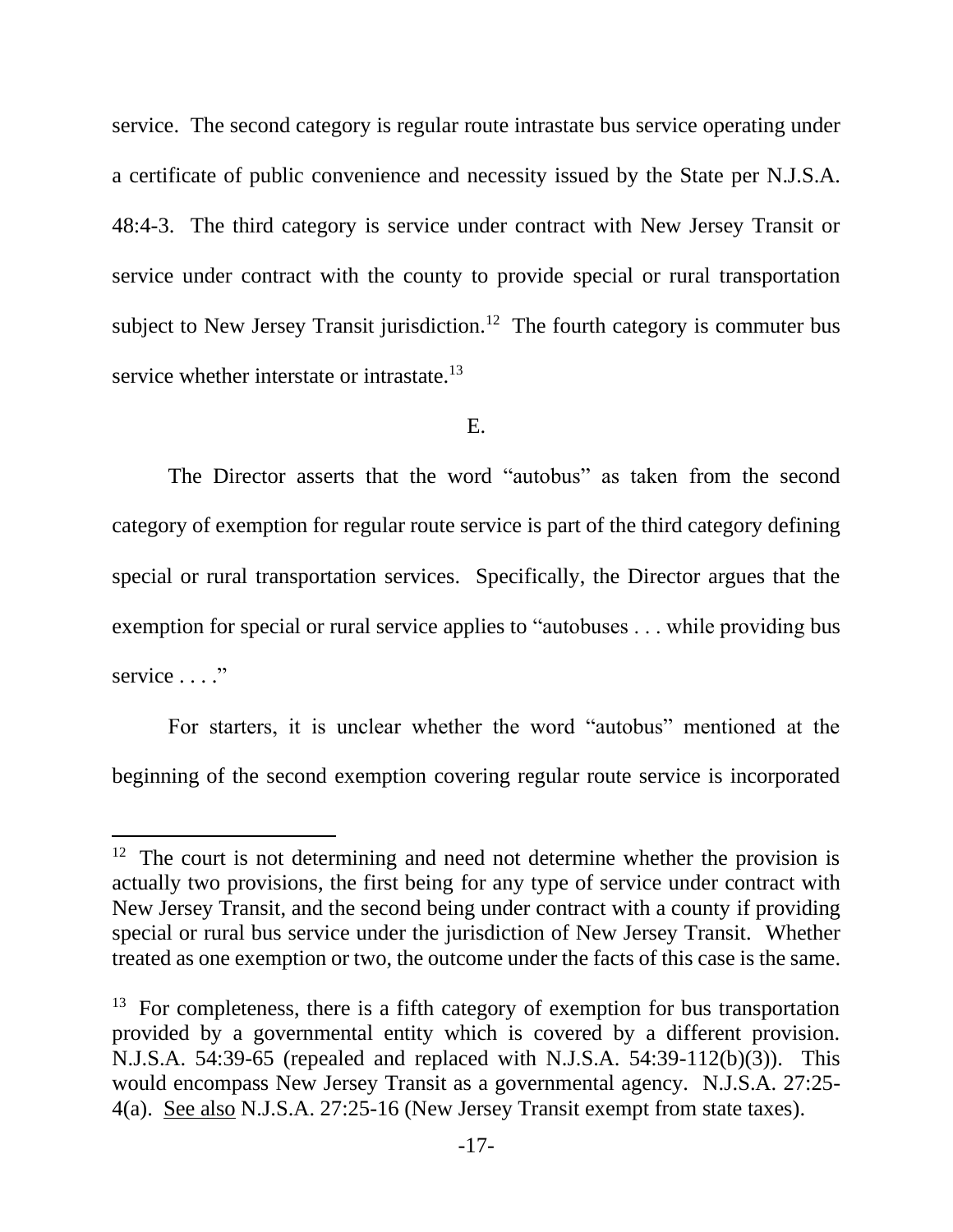into the third category exempting special and rural transportation services. If the first two categories were excised from the statute, as well as the connecting "or" that starts off the third category provided by Chapter 207, the third category would simply indicate "while providing bus service under a contract with . . ." While beginning an exemption with the word "while" can be construed as awkward, the description of the special and rural transportation exemption is nevertheless complete and makes sense. This construction would mark the swift end of the Director's argument.

However, the ultimate goal is for the court to ensure that it is fulfilling the will of the Legislature. To be assured, the third exemption must also be considered with the incorporation of the word "autobus." As more fully set forth below, even with the incorporation of the word "autobus" into the third exemption, no definition of "autobus" from Title 48 is incorporated.

With the word "autobus" as part of the third exemption, the exemption goes on to plainly describe with particularity the type of exemption-qualifying "bus service" provided by an autobus.  $L_1$  1985,  $c_1$  207, § 2. N.J.S.A. 54:39-66(1)(b) (repealed and replaced with N.J.S.A.  $54:39-112(a)(1)$ ). Pointedly, the exemption is for bus service provided "under a contract with the New Jersey Transit Corporation or under a contract with a county for special or rural transportation bus service subject to the jurisdiction of the New Jersey Transit Corporation . . . ." Ibid. This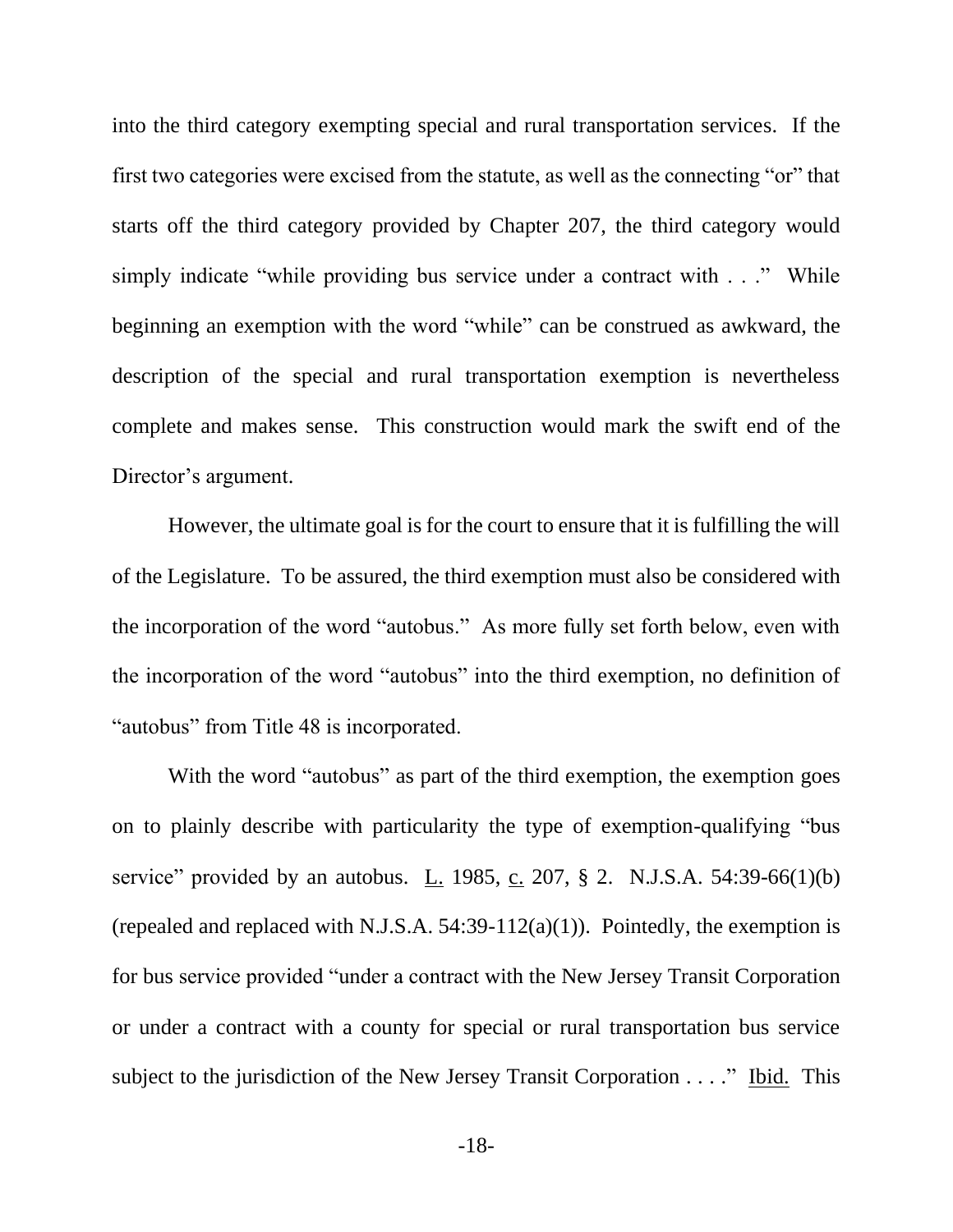third exemption focuses on the service provided, not the type of bus. The second original exemption also focuses on the service provided, namely, regular route service. This is also true for the first exemption, jitney service, as well as the fourth exemption, commuter bus service.<sup>14</sup> Looking broadly at the current exemption statute, it begins with "[f]uel used for the following purposes is exempt  $\dots$ ." N.J.S.A. 54:39-112. The emphasis of the statute is on the service, not the vehicle.

The legislative focus on the type of service is longstanding. Upon initial codification in 1937, the Legislature declared the exemption applicable to autobuses which paid the franchise tax per Title 48. It did not classify the type of bus, but rather the bus service provided and whether the bus paid the franchise tax. R.S. 54:39-66 (1937). Even the 1935 version of the exemption statute, upon which the 1937 codification was based, does not define autobus, but rather defines the exemption as those autobuses which pay the franchise tax. L. 1935, c. 319, § 1202. Later, with the 1972 amendment limiting the application of the franchise tax, the exemption still applied if the service was regular route. L. 1972, c. 211, § 3.

<sup>14</sup> While it certainly true that jitney bus service is limited by the number of passengers, that is not dispositive for defining jitney service. For example, a smaller bus with service covering more than four municipalities would not be considered as providing jitney service, since jitney service is limited to no more than four municipalities. N.J.S.A. 48:16-23.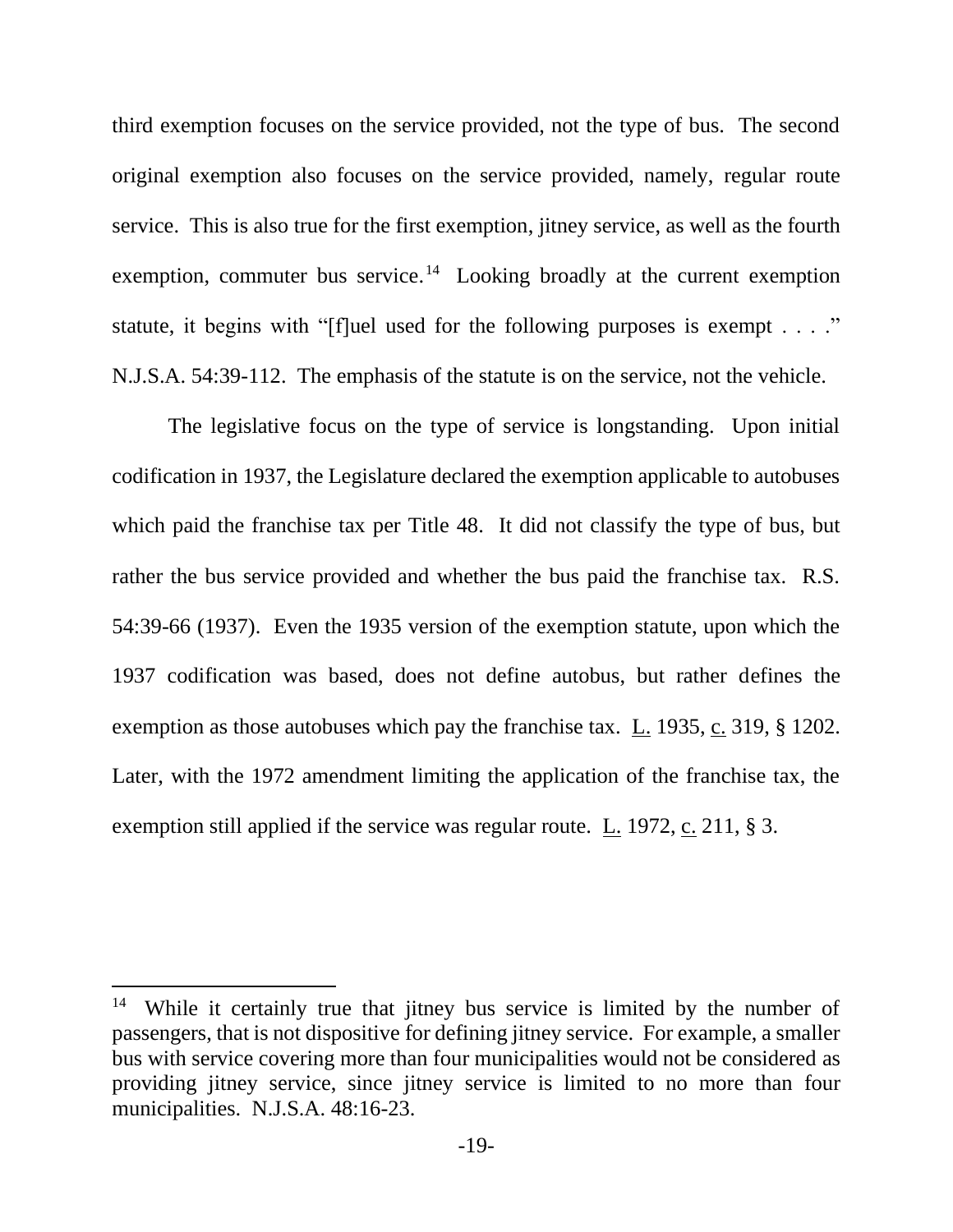The Director attempts to divorce the statutory language from the statutory history to create an interpretation which is contrary to the intent of the Legislature along with insisting that autobus is part of the definition defining the special and rural transportation exemption. The Director wants to incorporate a definition of autobus found in Title 48 into Title 54. Specifically, the Director seeks to incorporate the definition in N.J.S.A. 48:4-1. This is one of three definitions of autobus found in Title 48. See N.J.S.A 48:4-2.20, 4-1, 16-23. The Director does not explicitly posit a reason for picking this particular definition. It could be that the definition in Chapter 4 of Title 48 deals with regular route bus service. However, one of the other definitions of autobus, found at N.J.S.A. 48:4-2.20, also applies to regular route service. SCUCS counters that the definitions of autobus found in Title 48 are not applicable.

By its very definition, the term autobus in N.J.S.A. 48:4-1 is confined to Chapter 4 of Title  $48<sup>15</sup>$  N.J.S.A  $48:4-1$  ("The term 'autobus' as used in this chapter means . . . .") In adopting Chapter 207 in 1985, if the Legislature wanted to apply a definition of autobus found in Title 48 to the third category of exemption, special or rural transportation services, it could have easily done so. In fact, the Legislature in

<sup>&</sup>lt;sup>15</sup> Likewise, for jitney service, the definition of autobus is set forth in N.J.S.A. 48:16-23. That definition indicates that it only applies to Article 3 of Chapter 16 of Title 48 concerning jitneys. N.J.S.A. 48:16-23. The definition of autobus in N.J.S.A. 40:4-2.20 only applies to N.J.S.A. 48:4-2.20 to -2.25. L. 1983, c. 517.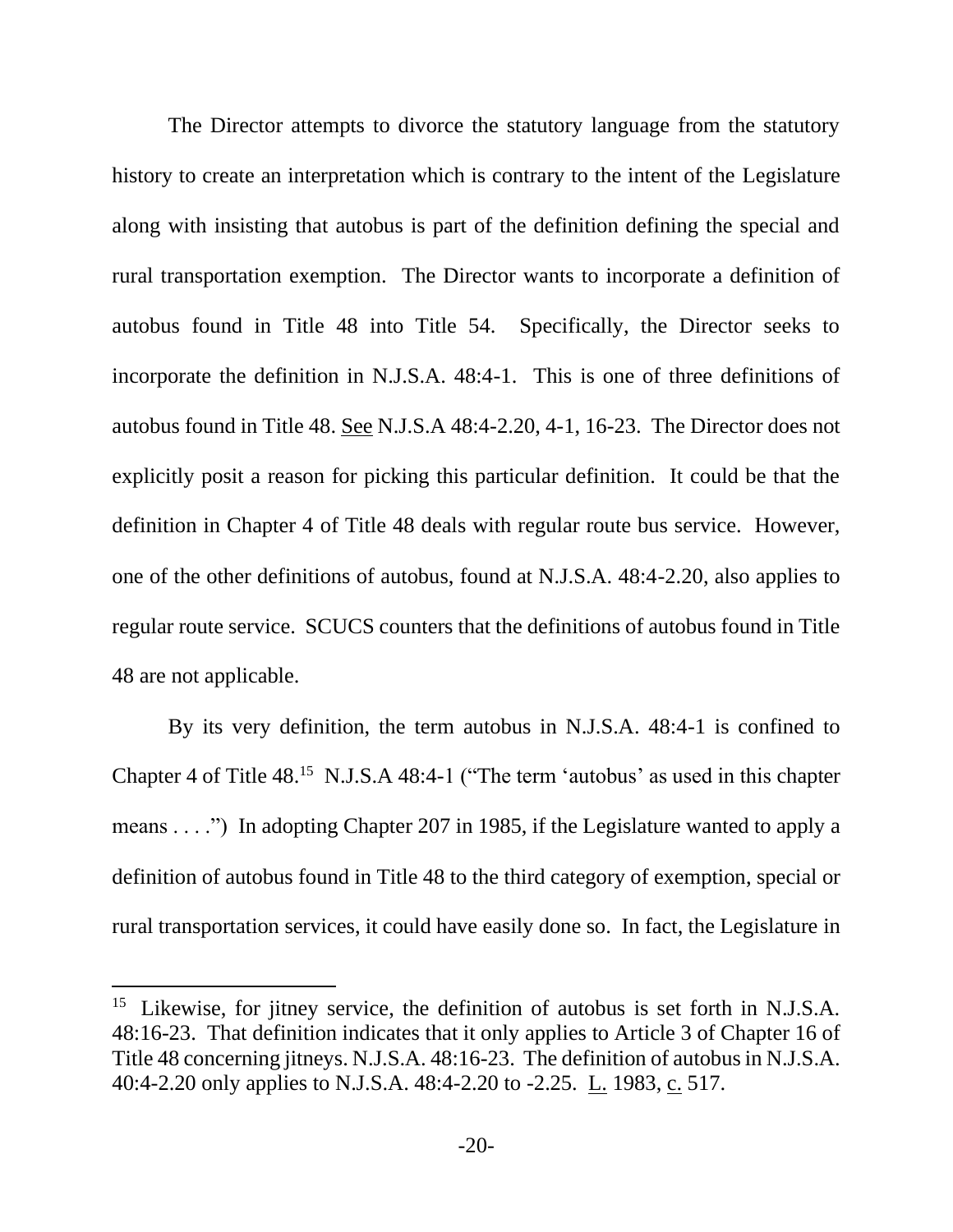Chapter 207 did indicate when it wanted to incorporate definitions from N.J.S.A. 48:4-1. For the fourth exemption category, commuter bus service, which was also adopted as part of Chapter 207, the Legislature specifically excepted charter bus operations and special bus operations "as defined in R.S. 48:4-1" and school buses "referred to in  $\dots$  R.S. 48:4-1" from the exemption. L. 1985, c. 207, § 2.

To further clarify the plain words of the enactment, the legislative statements accompanying Chapter 207 plainly indicate the desire to exempt "any bus carrier under contract with New Jersey Transit or under contract with a county for special or rural transportation subject to New Jersey Transit shall . . . be exempt [from the excise tax]" and "carriers which receive the receive excise tax exemption . . . shall be reimbursed and repaid the motor fuel tax paid."  $^{16}$  S. Revenue, Fin. & Appropriations Comm. Statement to S. 131 (Feb. 14, 1985). See also A. Transp. & Commc'ns Comm. Statement to S. 131 (Mar. 25, 1985); A. Revenue, Fin. & Appropriations Comm. Statement to S. 131 (May 13, 1985). In addition, at the time of signing, the governor's office indicated the legislation "provides tax relief for . . . bus service under contract to New Jersey Transit, by exempting these services from . . . the Motor Fuels Tax." Office of the Governor, News Release (June 28, 1985).

<sup>16</sup> Chapter 207 also eliminated the Excise Tax and the Motor Fuel Use Tax for special and rural service and commuter service. L. 1985, c. 207, §§ 1, 3.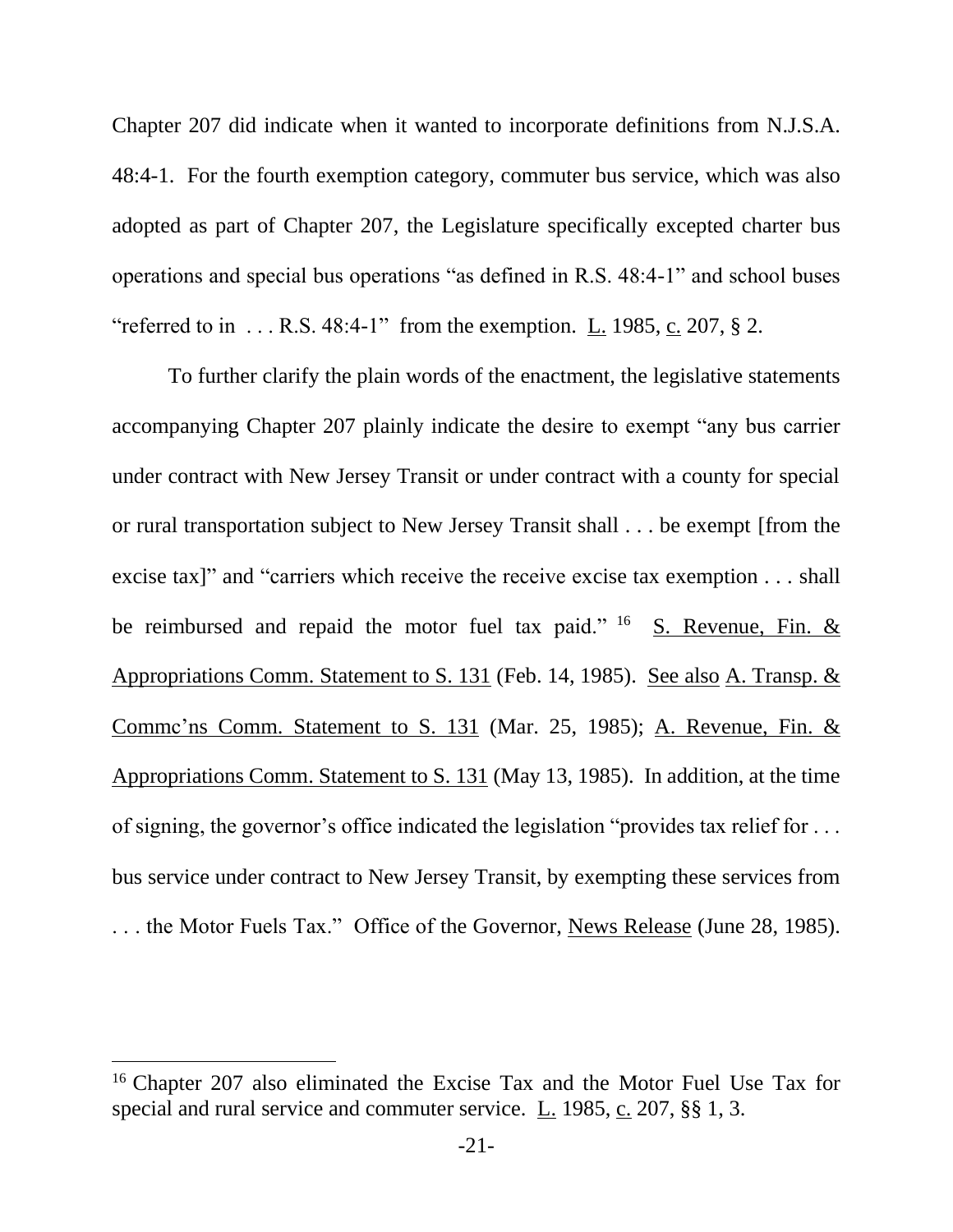To now claim the exemption does not apply would be contrary to both the plain language as well the legislative history of the act.

A 1987 amendment to the bus fuel tax exemption provision further demonstrates that when the Legislature sought to include a Title 48 definition in the fuel tax exemption provision, it did so explicitly. The legislature changed the second original category of exemption to read:

> and autobuses while being operated over the highways of this State in a regular route bus operation as defined by R.S. 48:4-1 and under operating authority conferred pursuant to R.S. 48:4-3

[L. 1987, c. 445, § 5]

The purpose of the change is to distinguish regular route service from casino, special and charter operations.<sup>17</sup> Previously, casino buses were regulated as regular route service. A. Transp., Commc'ns & High Tech. Comm. Statement to S. 64 (Mar. 12, 1987). The committee felt "they are closer in most respects to special buses." Ibid. With the change "casino bus operations [would be] on the same basis as charter and special operations with respect to taxes and fees. Buses in this new category would no longer be exempt from the motor fuel tax [as regular route buses] . . . ." Ibid.

The amendment refined the term "regular route passenger service" to now read "regular route bus operation as defined by R.S. 48:4-1." L. 1987, c. 445, § 5.

<sup>&</sup>lt;sup>17</sup> There was an ongoing issue over between the State and Federal governments as to regulation of Atlantic City casino bus traffic. See fn. 11, supra.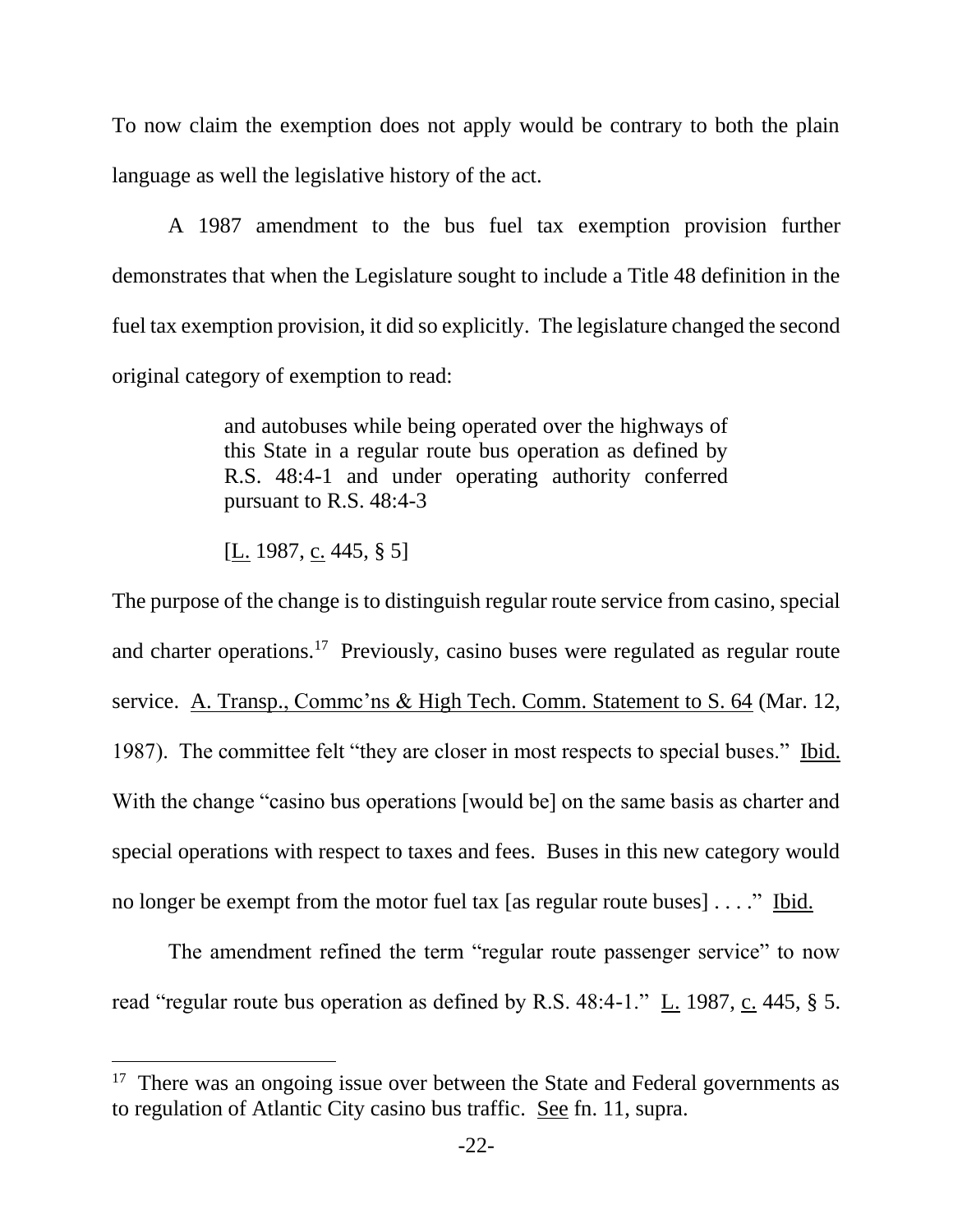Concurrently, a definition for "regular route bus operation" was added to N.J.S.A. 48:4-1. L. 1987, c. 445, § 1. Once again, when the Legislature sought to incorporate a definition from Title 48, it did so explicitly. Moreover, if there is any doubt as to the statutory language, the legislative history plainly reveals the change is aimed at removing the fuel tax exemption from casino buses which were considered part of the second category, not rural and special transportation in the third category.

A 1992 amendment to the autobus definition of N.J.S.A. 48:4-1 is at the heart of Director's argument. The amendment excepts paratransit vehicles from the definition of autobus found in N.J.S.A. 48:4-1. The origin of the amendment arises from "[t]he D[epartment] o[f] T[ransportation] . . . notif[ying] county and non-profit paratransit agencies that since donations are accepted by the agencies for their services, they will be subject to the laws and regulations concerning autobuses."<sup>18</sup> A. Transp. & Commc'n Comm. Statement to A. 1764 (Dec. 3, 1992). As regulated autobuses, the "vehicles would require separate DOT vehicle inspections, omnibus license plates and retrofitting of equipment not essential to the provision of paratransit service. In addition, the vehicles would be subject to additional insurance requirements from which New Jersey Transit buses are already exempted." Ibid.

<sup>&</sup>lt;sup>18</sup> It is not clear whether SCUCS was collecting donations at the time, however, more recent documentation in the record indicates that SCUCS sought token donations from patrons of its service.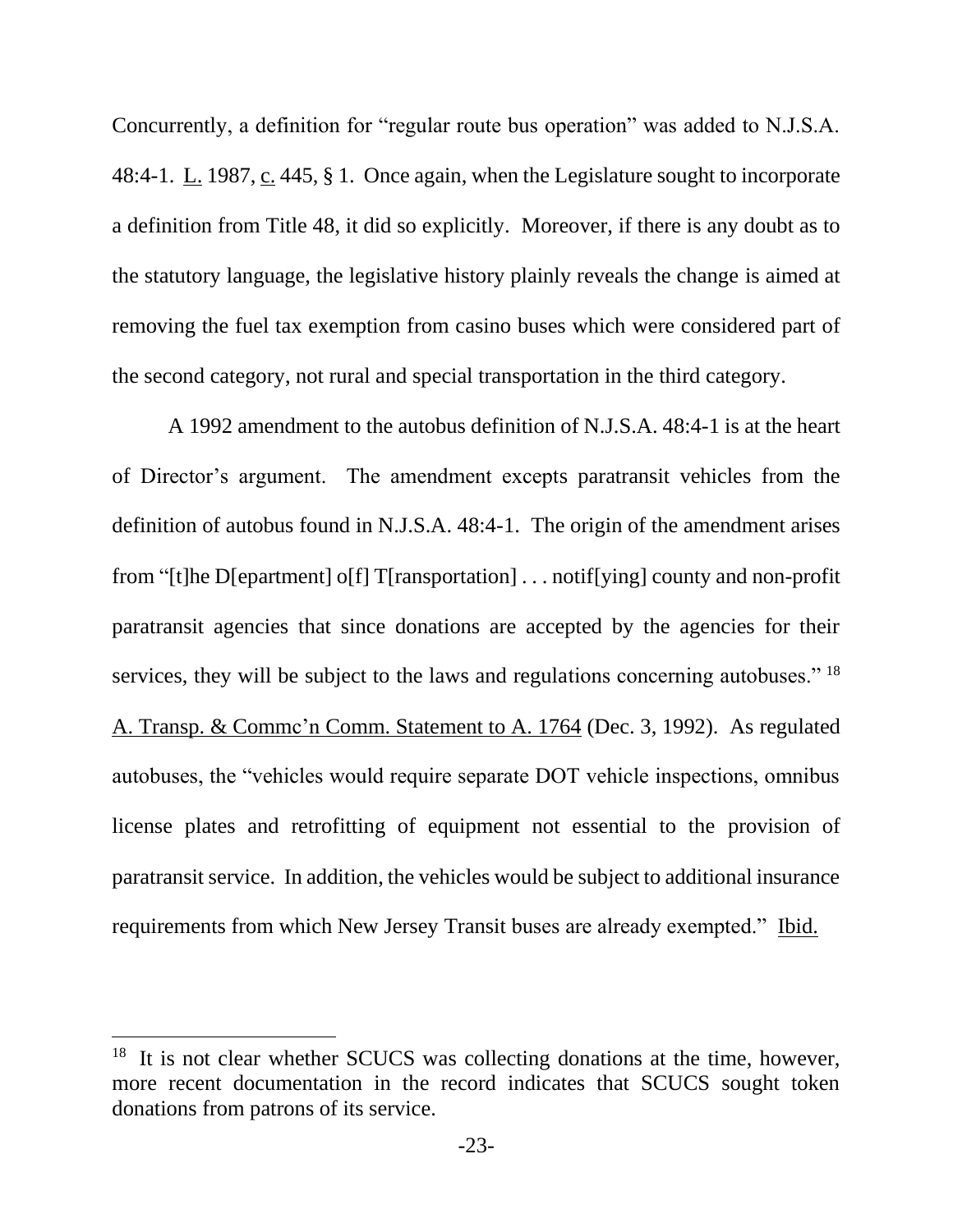At the end of 1992, a bill was sponsored to exclude special paratransit vehicles from Department of Transportation (DOT) regulation. The bill excluded "special paratransit vehicles" from the term autobus as defined by N.J.S.A. 48:4-1. A "special paratransit vehicle" is defined as:

> any motor vehicle which is used exclusively for the transportation of persons who are at least 60 years of age or who have disabilities or who are the clients of social service agencies, provided, that the motor vehicle is used in a service provided by a county either directly or by contract, or provided by a non-profit organization, and the service is included by a county as part of its county plan required by section 6 of [the Senior Citizen and Disabled Resident Transportation Act], regardless of whether a fare is charged or donations accepted.

[L. 1992, c. 192, § 2 (codified at N.J.S.A. 48:4-1).]

Importantly, the introductory phrase of N.J.S.A 48:4-1 which was reenacted as part of the bill continued to indicate "[t]he term 'autobus' as used in this chapter means . . ." Moreover, the sub-definition of "special paratransit vehicle" separately indicates "as used in this chapter." Thus, the definitions only apply to Chapter 4 of Title 48. Limited by their own terms to a particular chapter in Title 48 (Public Utilities), it would be quite a stretch for the definitions of autobus and special paratransit vehicle to now reach into the motor fuel tax provisions of Title 54 (Taxation).

Notably, the 1992 enactment also amends Title 17 (Insurance) to specifically exempt buses providing paratransit services from certain insurance provisions. L. 1992, c. 192, § 1 (codified as N.J.S.A. 17:28-1.5). The definition of special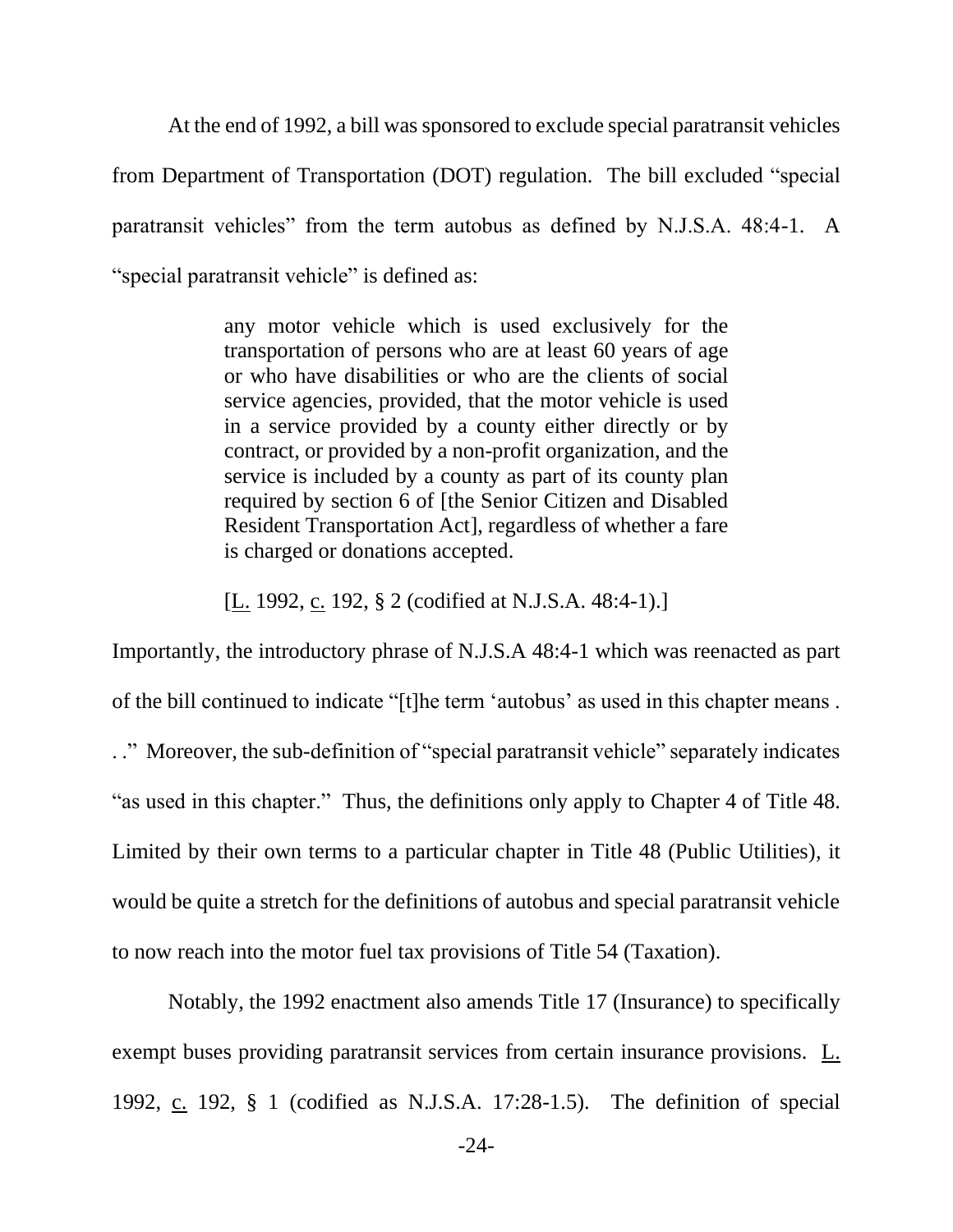paratransit vehicle from Title 48 is specifically incorporated into the relevant section in Title 17. N.J.S.A. 17:28-1.5 ("Any special paratransit vehicle as defined in R.S. 48:4-1"). By comparison, no definition from Title 48, autobus, special paratransit vehicle or otherwise, is incorporated into Title 54 as part of the 1992 enactment.

Neither the express words of the 1992 enactment, nor anything in the legislative history indicates an intent that this definitional change of autobus in N.J.S.A. 48:4-1 is intended to apply to the motor fuel tax exemption in Title 54. The clear legislative purpose of this act isto relieve the counties and third-party providers of the financial expense that would flow from DOT regulation. There is not any indication that the Legislature intends to impose the additional financial expense of the Motor Fuel Tax.

F.

Over the years, the Legislature incorporated a number of terms from Title 48 into the Motor Fuel Tax exemption statute. These incorporated terms have included:

> franchise tax . . . under the provisions of . . . [N.J.S.A.] 48:16-25. [L. 1937, c. 188.]

> franchise tax . . . under the provisions of [N.J.S.A.] 48:4- 14, 48:14-15 and 48:14-16. [L. 1937, c. 188]

> operating authority conferred pursuant to [N.J.S.A.] 48:4- 3. [L. 1972, c. 211, § 3.]

> charter bus operations or special bus operations as defined in [N.J.S.A.] 48:4-1. [L. 1985, c. 207, § 2.]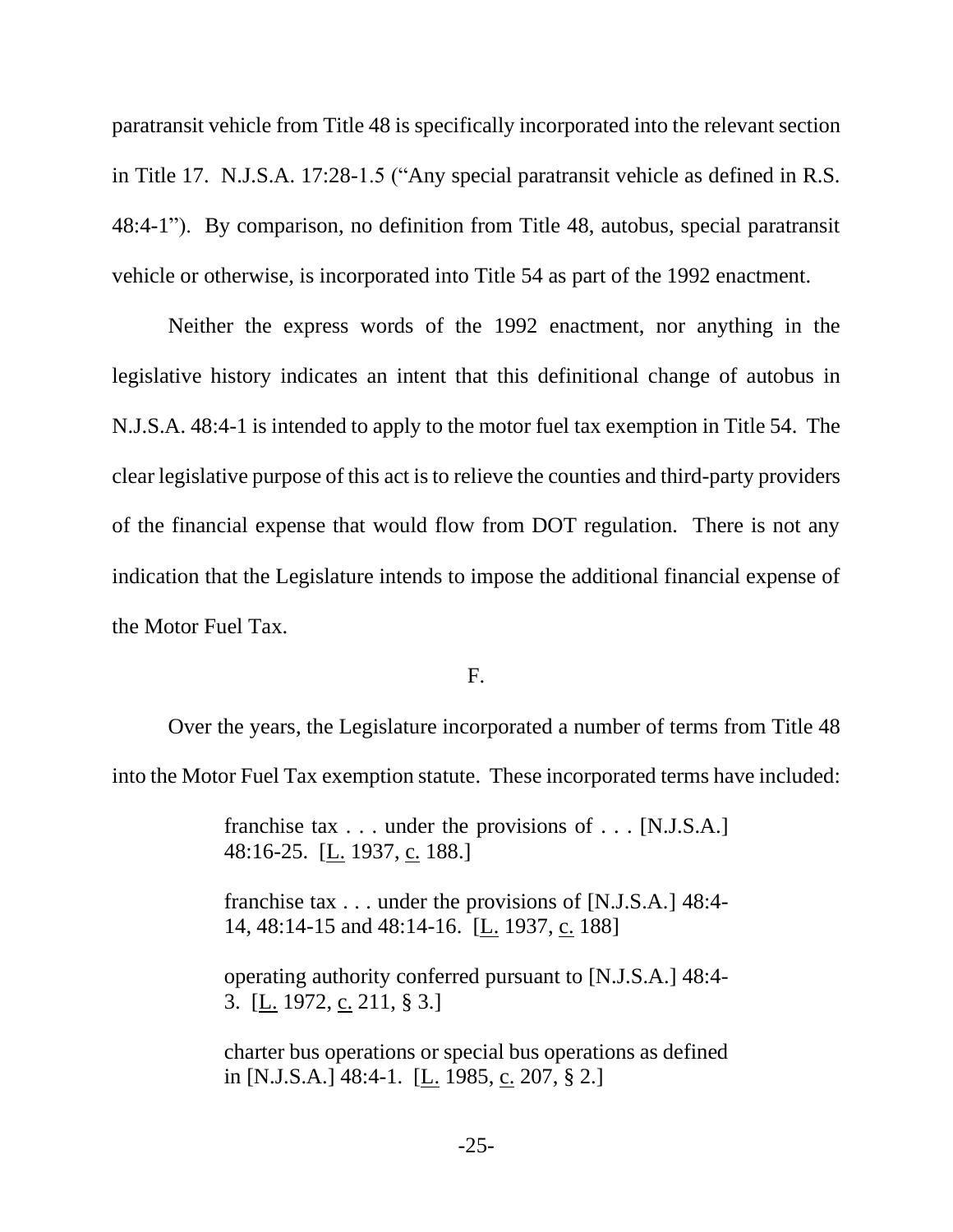buses operated for the transportation of enrolled children and adults referred to in subsection c. of [N.J.S.A.] 48:4- 1. [ $\underline{L}$ . 1985,  $\underline{c}$ . 207, § 2.]

regular route bus operation as defined by [N.J.S.A.] 48:4- 1. [L. 1987, c. 445, § 5.]

At no time did the Legislature indicate any statutory definition of autobus found in Title 48 is incorporated into the fuel tax exemptions. Rather, in the first and second exemptions, jitney service and regular route service, the type of service "being operated" is defined by statute, not a description of the bus (i.e. autobus) providing the service. N.J.S.A. 54:39-112(a)(1). To now incorporate any statutory definition of autobus from Title 48 (Public Utilities) into the fuel tax exemption provisions of Title 54 (Taxation) is certainly not contemplated by the Legislature. The Legislature could have simply stated "autobus as defined by N.J.S.A. 48:4-1." It did not. To now imply otherwise cuts against the expressed intent of the legislative amendments over the years.

#### G.

The Motor Fuels Use Tax Act was also amended to include the exemptions added by Chapter 207. L. 1985, c. 207, § 3. The use tax allows the State to capture taxes on every gallon of fuel purchased outside the State, but used in the State. N.J.S.A. 54:39A-3. Only users of statutory defined qualified vehicles are subject to the use tax. N.J.S.A. 54:39A-2(b). New Jersey is a party to the International Fuel Tax Agreement (IFTA) which includes the 48 contiguous states as well as 10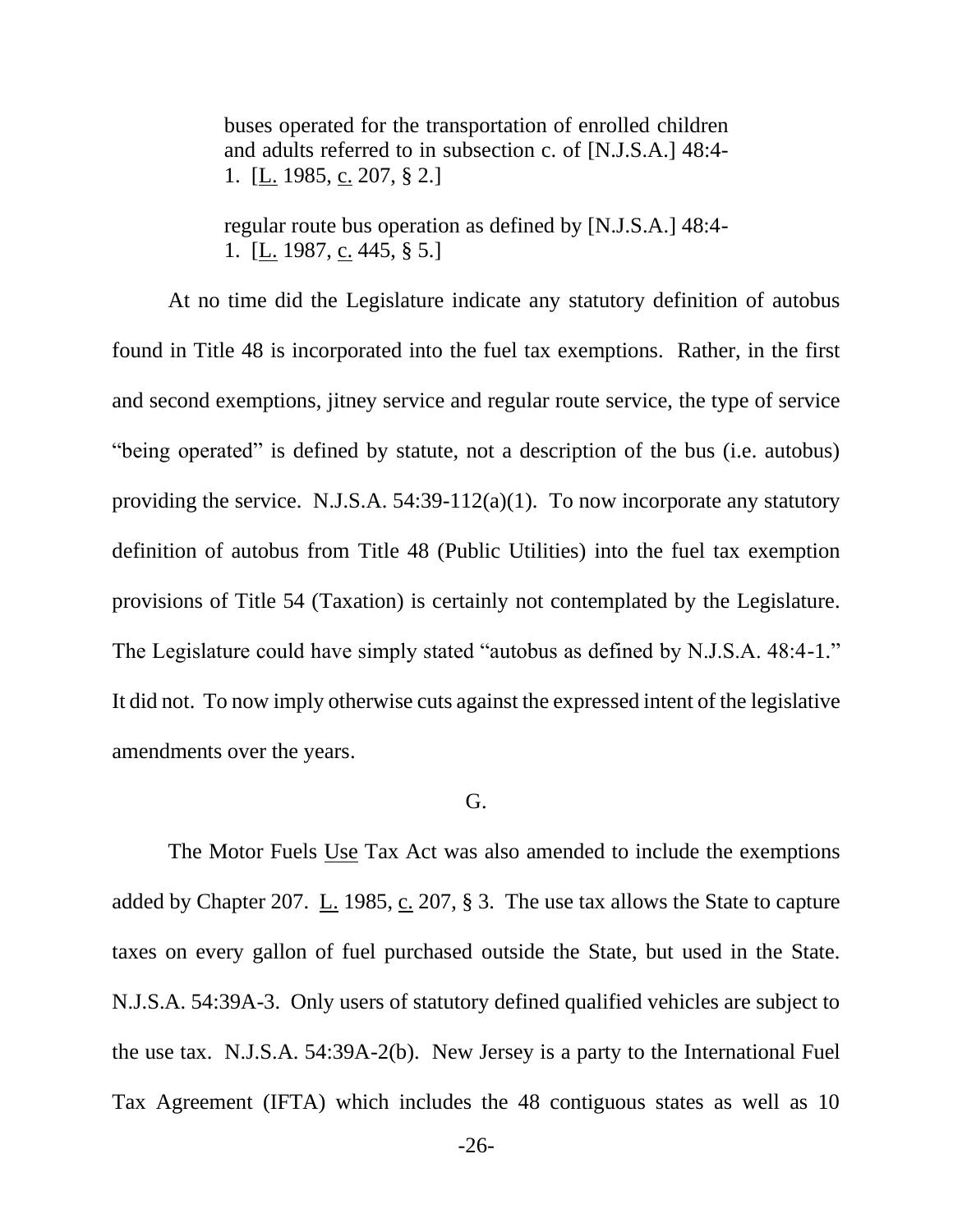Canadian provinces. May Trucking Co. v. Or. DOT, 388 F.3d 1261, 1263 ( $9<sup>th</sup>$  Cir. 2004). A user is required to periodically report to New Jersey the fuel used and purchased in each participating jurisdiction and pay any outstanding tax due to any state or province through one filing with New Jersey. N.J.S.A. 54:39A-4, -5, -6, -24. N.J.A.C. 13:18-3.9. A user is entitled to a credit, if applicable, for fuel purchased in one state or province and used in another, as well as fuel purchased and used in the same state or province. N.J.S.A. 54:39A-8. N.J.A.C. 13:18-3.10. New Jersey distributes the appropriate amounts of tax owed to each IFTA member jurisdiction. N.J.S.A. 54:39A-29. See generally N.J.A.C. 13:18-3.1. For fuel used in New Jersey, the Motor Fuel Use Tax is an amount equal to the sum of the Motor Fuel Tax and the Petroleum Products Gross Receipts Tax. N.J.S.A. 54:39A-29(f).

As to the Motor Fuels Use Tax Act, the special and rural exemption put in place by Chapter 207 makes no mention of autobus. Instead, the exemption states:

> Exempt vehicle means . . . (6) [v]ehicles operated by a public utility as defined in R.S.48:2-13, or under a contract with the New Jersey Transit Corporation or under a contract with a county for special or rural transportation bus service subject to the jurisdiction of the New Jersey Transit Corporation pursuant to P.L.1979, c.150 (C.27:25- 1 et seq.) whose operations are limited to the State of New Jersey, or vehicles providing commuter bus service which receive or discharge passengers in New Jersey.

[N.J.S.A. 54:39A-2(c). L. 1985, c. 207, § 3.]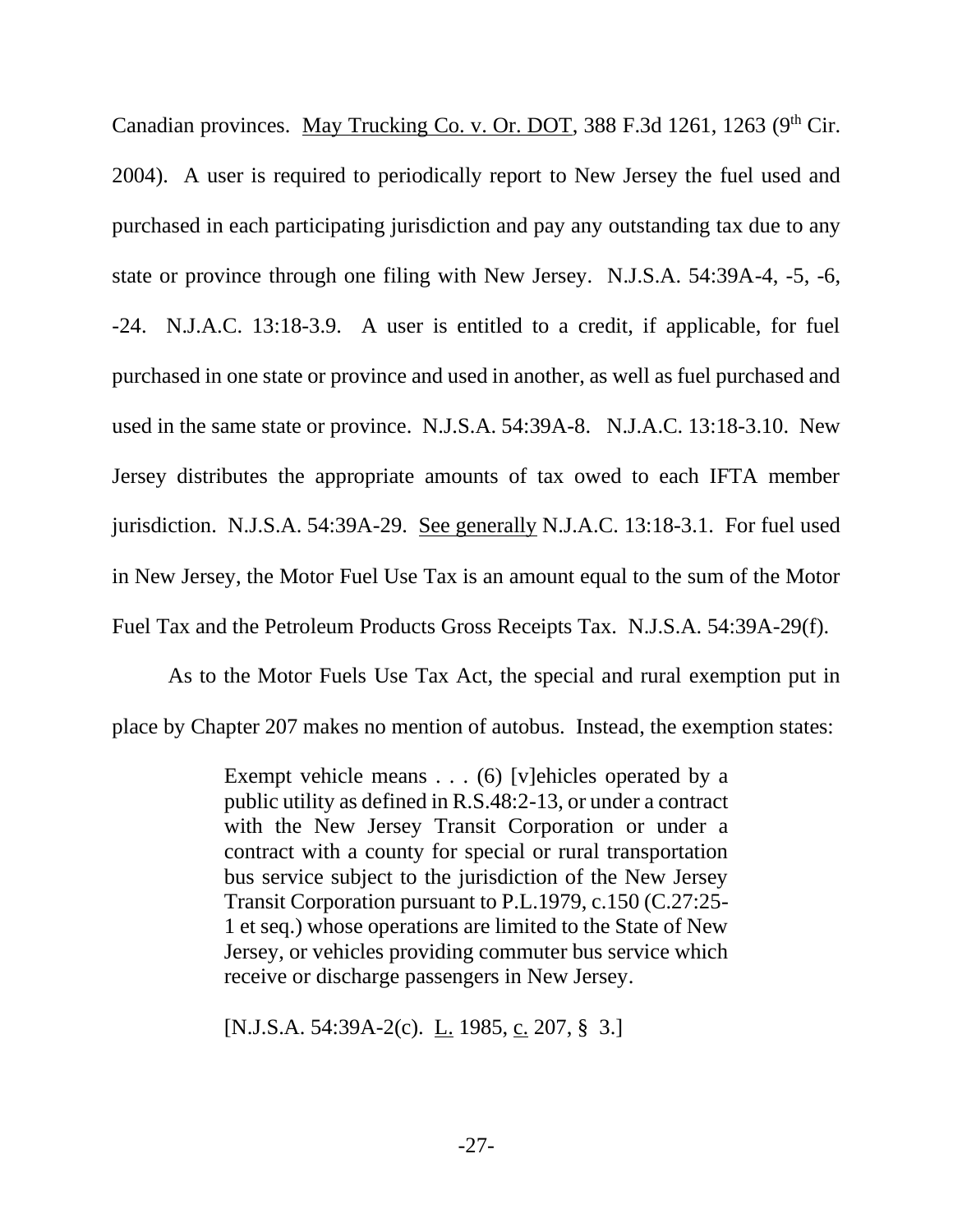The Motor Fuel Tax exemption refers to "autobus" and the Motor Fuel Use Tax refers to "vehicle." It is readily apparent that the Legislature is seeking to exempt the same type of bus service from fuel taxes. Specific to this case, special or rural transportation services would be exempt from taxation whether imposed directly at the pump through the Motor Fuel Tax and refunded, or excepted from the apportionment reporting scheme required under the Motor Fuel Use Tax. The Motor Fuel Use Tax is part of an integrated system to ensure that revenues representing the Motor Fuel Tax and Petroleum Products Gross Receipts Tax are collected directly at the pump or indirectly through the Motor Fuel Use Tax reporting requirements. Neither the plain words of the statute, nor the legislative history, reveals that the Legislature intends that the special and rural transportation fuel tax exemption applies differently based upon the type of fuel tax at issue.

### H.

Finally, the Director rearranges and reparses the conjunctions for an alternate reading of the exemption as follows: "autobuses while being operated over the highways of this state in regular route bus operation . . . while . . . under a contract with a county for special or rural transportation bus service subject to the jurisdiction of the New Jersey Transit Corporation . . ." The problem with this argument is that special transportation service is not regular route service. Regular route service is generally defined as transportation that occurs between fixed termini at regular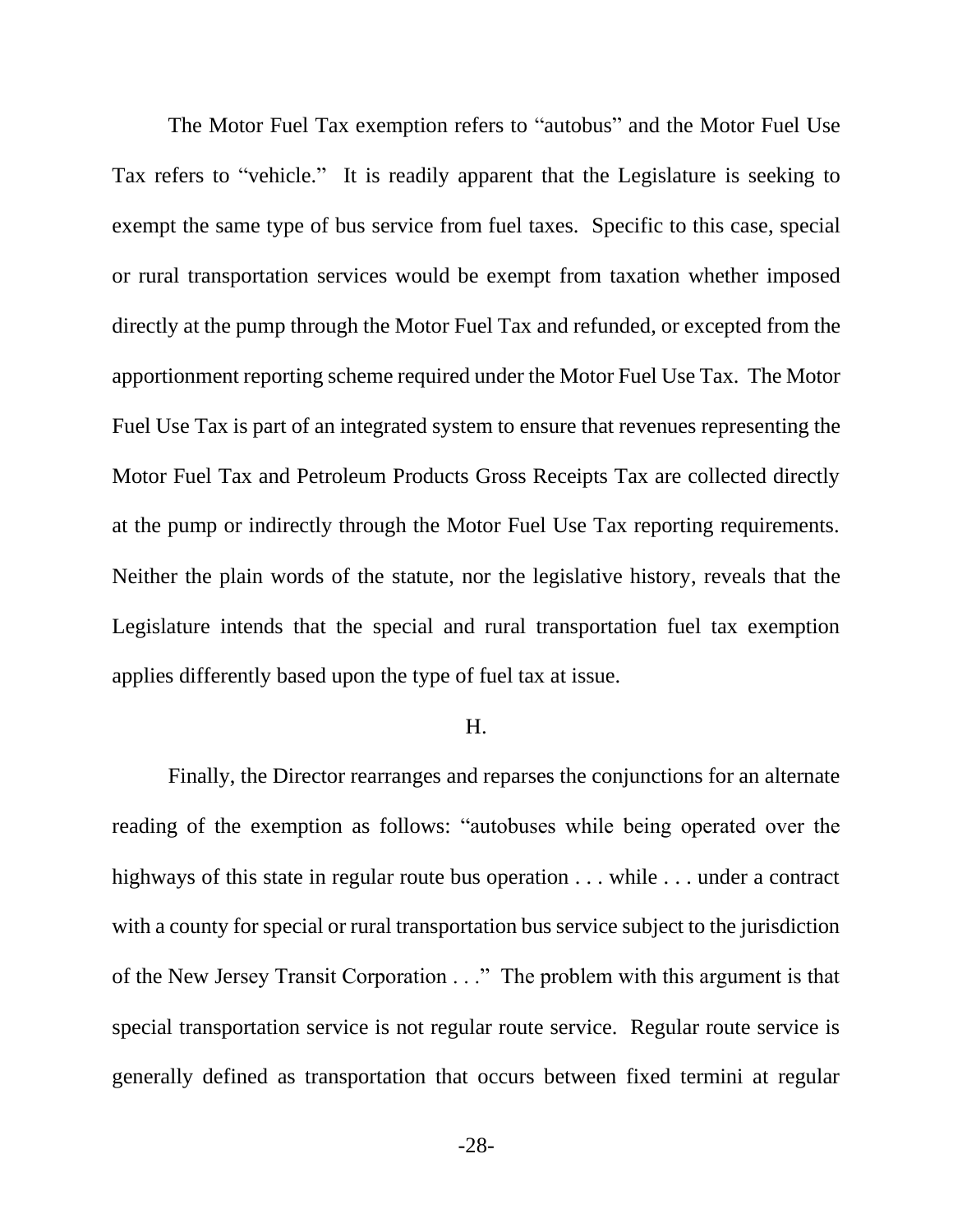times. See N.J.S.A. 48:4-1. Special transportation consists of picking up seniors and taking them to doctor's appointments and shopping which by its very nature is not regular. "Legislative language must not, if reasonably avoidable, be found to be inoperative, superfluous or meaningless." Spade v. Select Comfort Corp., 232 N.J. 504, 522 (2018) (quoting Carter v. Doe (In re N.J. Fireman's Ass'n Obligation), 230 N.J. 258, 274 (2017)). If the words "regular route" were part of the special transportation services exemption, Chapter 207 would be rendered inoperative, at least in part. In adopting Chapter 207, the Legislature certainly did not intend a reading which would render Chapter 207 inoperative.

The overarching goal is to implement the will of the Legislature. Based upon the language of the statute as more fully illuminated by the legislative history, SCUCS qualifies for the exemption from the Motor Fuel Tax while providing special and rural transportation services.

#### III.

#### A.

The parties also disagree whether SCUCS is entitled to a refund of the Petroleum Products Gross Receipts Tax (PPGRT). The statute was amended at various times to include certain exemptions and there is some disagreement as to how the provisions are to be construed. The Director contends that the statute requires SCUCS to have one-year fuel contracts and provide certain documentation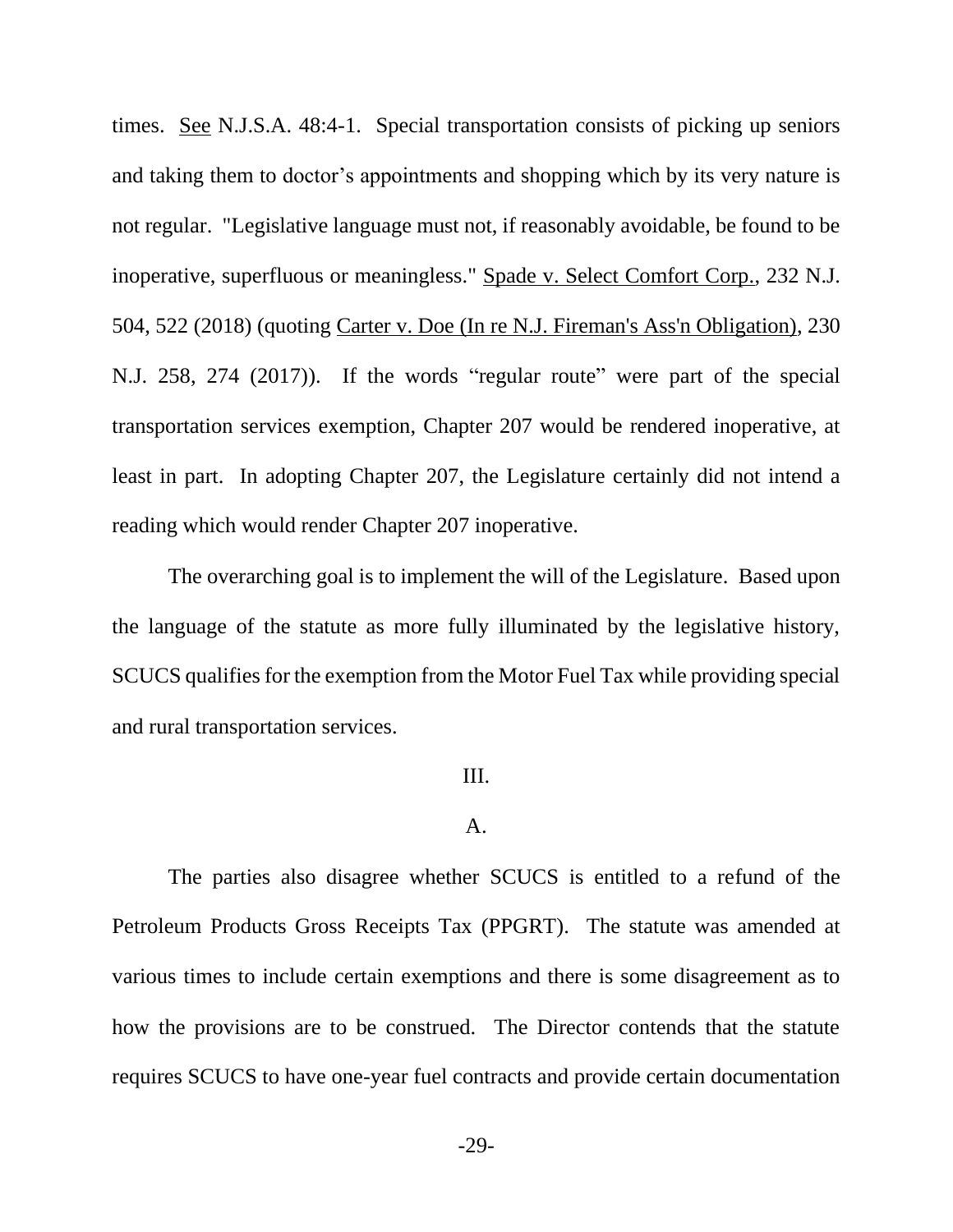to obtain any exemption and that SCUCS has not satisfied this requirement. SCUCS disputes the Director's interpretation of the law and the facts. With a number of amendments over the years, the PPGRT is also not a model of clarity when read without considering the impact of each amendment. However, parsing through the legislative amendments plainly reveals that SCUCS is entitled to a refund of the PPGRT on the same basis as the Motor Fuel Tax.

In 1990, the Legislature enacted the PPGRT. N.J.S.A. 54:15B-1 to 54:15B-8. L. 1990, c. 42. The tax is imposed on each company engaged in the refining or distribution of petroleum products.  $\underline{L}$ . 1990,  $\underline{c}$ . 42, § 3. N.J.S.A. 54:15B-3. The initial rate of the tax was 2.75% of gross receipts derived from the first sale of a petroleum product in the state. Id. A later amendment provided that if the first sale is motor fuel, the tax is converted to a cents per gallon rate which is adjusted semiannually by the Director. L. 1991, c. 181, § 2. N.J.S.A. 54:15B-3. While the tax is paid by the refiner or distributor, the effects of the tax may be certainly passed on to buyers or others down the distribution chain.

The law was amended in 1991 to exempt sales to the federal government from the tax. L. 1991, c. 19, § 1. N.J.S.A. 54:15B-5. However, if the federal government is not the first in-state purchaser (e.g. motor fuel purchased by the federal government at the retail level), the federal government can seek reimbursement equivalent to the amount of tax paid. L. 1991, c. 19, §3(a). N.J.S.A. 54:15B-10.

-30-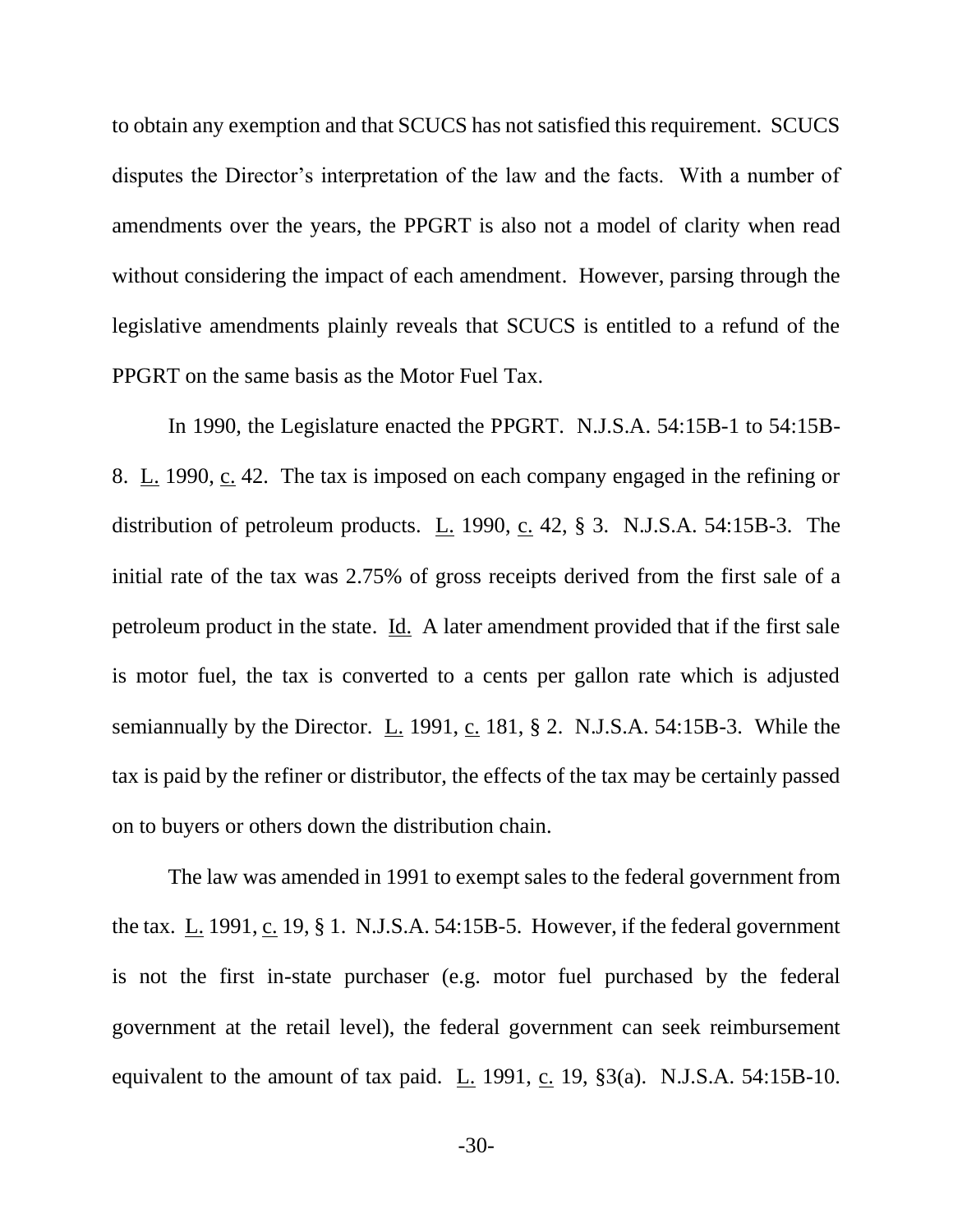The legislation provides the procedure to be followed for the federal government to obtain the reimbursement. L. 1991, c. 19, 3(b), 3(c), 4. N.J.S.A. 54:15B-10(b),  $-10(c)$ ,  $-11$ .

The law was amended a second time in 1991 to exempt sales to non-profits pursuant to a written contract extending one year or longer. L. 1991, c. 181, §1, N.J.S.A. 54:15B-2. The amendment explicitly provides the seller must provide the same type of documentation as provided for sales to the federal government. Ibid.

The parties have gone back-and-forth primarily on the issue of whether SCUCS has the type of one-year contract contemplated by the statute. SCUCS asserts it purchased motor fuel from three different retail vendors on an as needed basis under one-year or credit card contracts. The Director asserts that these are not actually one-year contracts but merely accounts that are billed monthly and SCUCS has not provided proof from the sellers as required under the provisions governing reimbursement. N.J.S.A. 54:15B-2, -10(b). The court need not decside the applicability or parameters of the non-profit exemption since a later amendment provides a separate basis for relief to the taxpayer.

## B.

In 2016, the PPGRT significantly increased as part of an effort to provide funding for transportation infrastructure. S. Budget & Appropriations Comm. Statement to A. 12 3 (July 29, 2016). For highway fuel, the rate went from 2.75%

-31-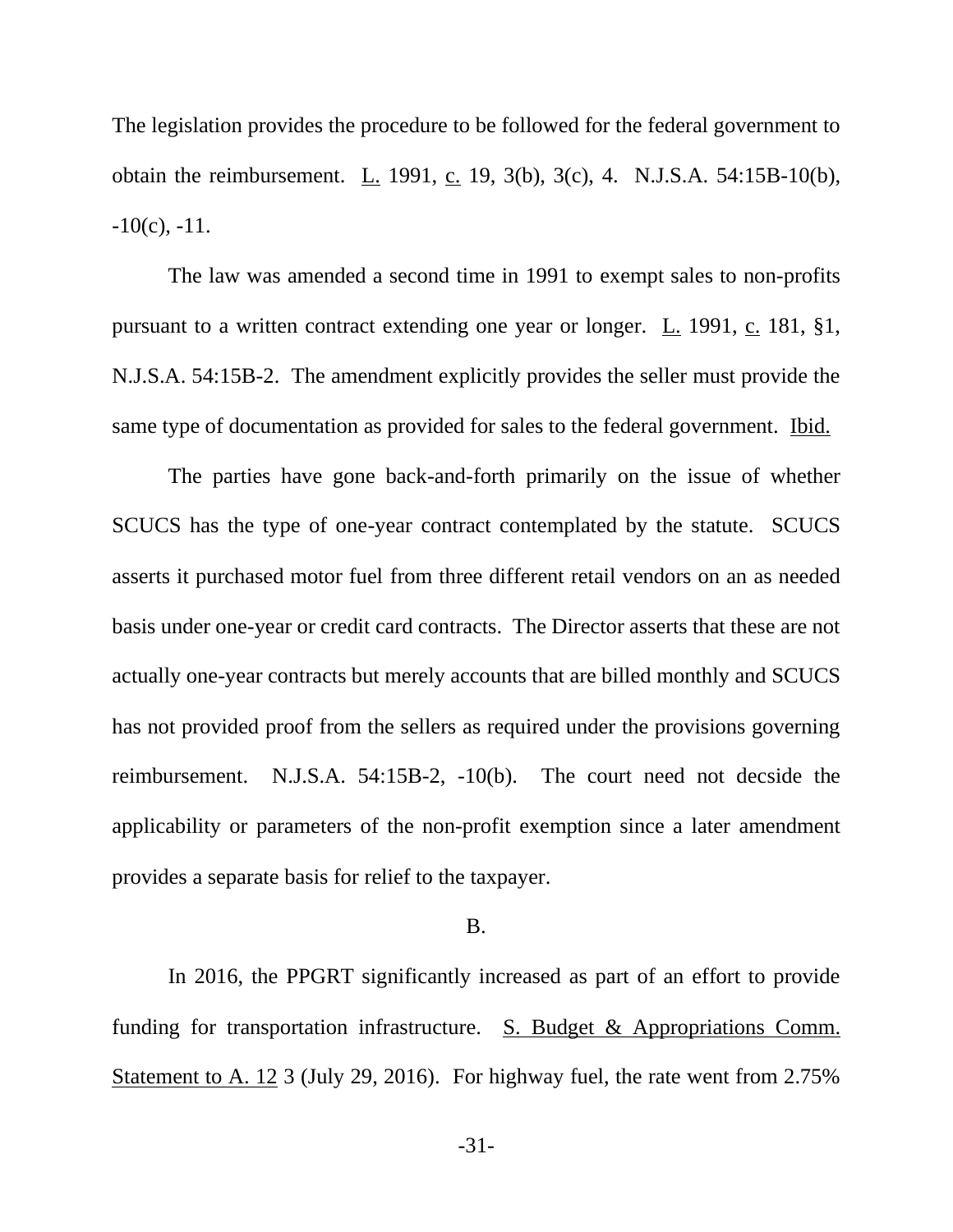to a base rate of 12.85%.<sup>19</sup> L. 2016, c. 57, § 14. N.J.S.A. 54:15B-3(a)(1). With this increase in the tax, the Legislature exempts the same entities which are also exempt from the Motor Fuel Tax. L. 2016, c. 57, §13, N.J.S.A. 54:15B-2.1(b). The language for the Motor Fuel Tax exemption categories found at N.J.S.A. 54:39-112 (formerly N.J.S.A. 54:39-66) is copied verbatim into the PPGRT. Ibid.

The bus service exemptions, now part of PPGRT, are as follows:

autobuses while being operated over the highways of this State in those municipalities to which the operator has paid a monthly franchise tax for the use of the streets therein under the provisions of R.S. 48:16-25 and autobuses while being operated over the highways of this State in a regular route bus operation as defined in R.S. 48:4-1 and under operating authority conferred pursuant to R.S. 48:4-3, or while providing bus service under a contract with the New Jersey Transit Corporation or under a contract with a county for special or rural transportation bus service subject to the jurisdiction of the New Jersey Transit Corporation pursuant to P.L. 1979, c. 150 (C. 27:25-1 et. seq.), and autobuses providing commuter bus service which receive or discharge passengers in New Jersey. For purposes of this paragraph "commuter bus service" means regularly scheduled passenger service provided by motor vehicles within or across the geographical boundaries of New Jersey and utilized by passengers using reduced fare, multiple ride, or commutation tickets and shall not include charter bus operations for the transportation of enrolled children and adults referred to in subsection c. of R.S. 48:4-1 and "regular route service" does not mean regular route in the nature of special bus operation or casino bus operation.

<sup>&</sup>lt;sup>19</sup> The rate is adjusted annually based upon prior revenues. N.J.S.A. 54:15B-3(c). Other petroleum products increased to 7%. N.J.S.A. 54:15B-3(a)(1).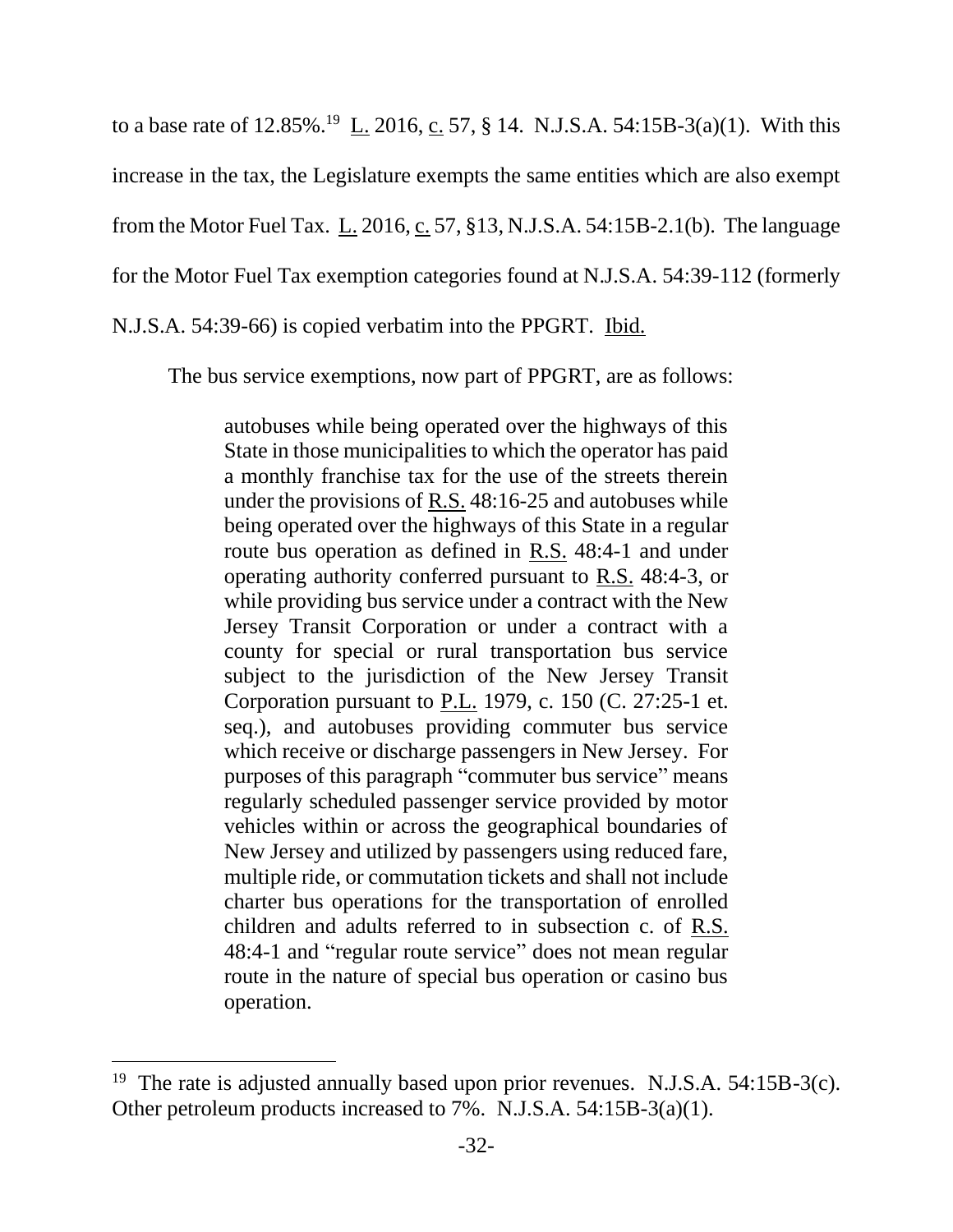$[N.J.S.A. 54:15B-2.1(b)(1)].$ 

Since this is the exact same language utilized in the Motor Fuel Tax Act, the taxpayer qualifies for exemption from PPGRT in the same way it is exempt under the Motor Fuel Tax. Obviously, when the Legislature uses the same exact exemption language for a different tax on the same product, it is quite apparent that the interpretation of the exemption language from the prior tax is applicable. See State v. Fleischman, 189 N.J. 539, 552 (2007).

The lead-in to the PPGRT exemptions provides that "a refund of the [PPGRT] may be claimed by the consumer providing proof the tax has been paid and no refund has been previously issued . . . ." N.J.S.A. 54:15B-2.1(b). This is identical to the preface of the motor fuel tax exemption that provides "a refund of [the Motor Fuel Tax] may be claimed by the consumer providing proof the tax has been paid and no refund has been previously issued  $\ldots$ ." N.J.S.A. 54:39-112(a). There is hardly any dispute that the taxpayer here is the consumer of the highway fuel and qualifies under the bus service exemption provisions. Identical refund language for the identical commodity signals the legislative intention to implement a refund procedure based upon the same standard and proofs. See Fleischman, 189 N.J. at 552. To suggest otherwise would not be in keeping with the intent expressed by the Legislature through the language it used.